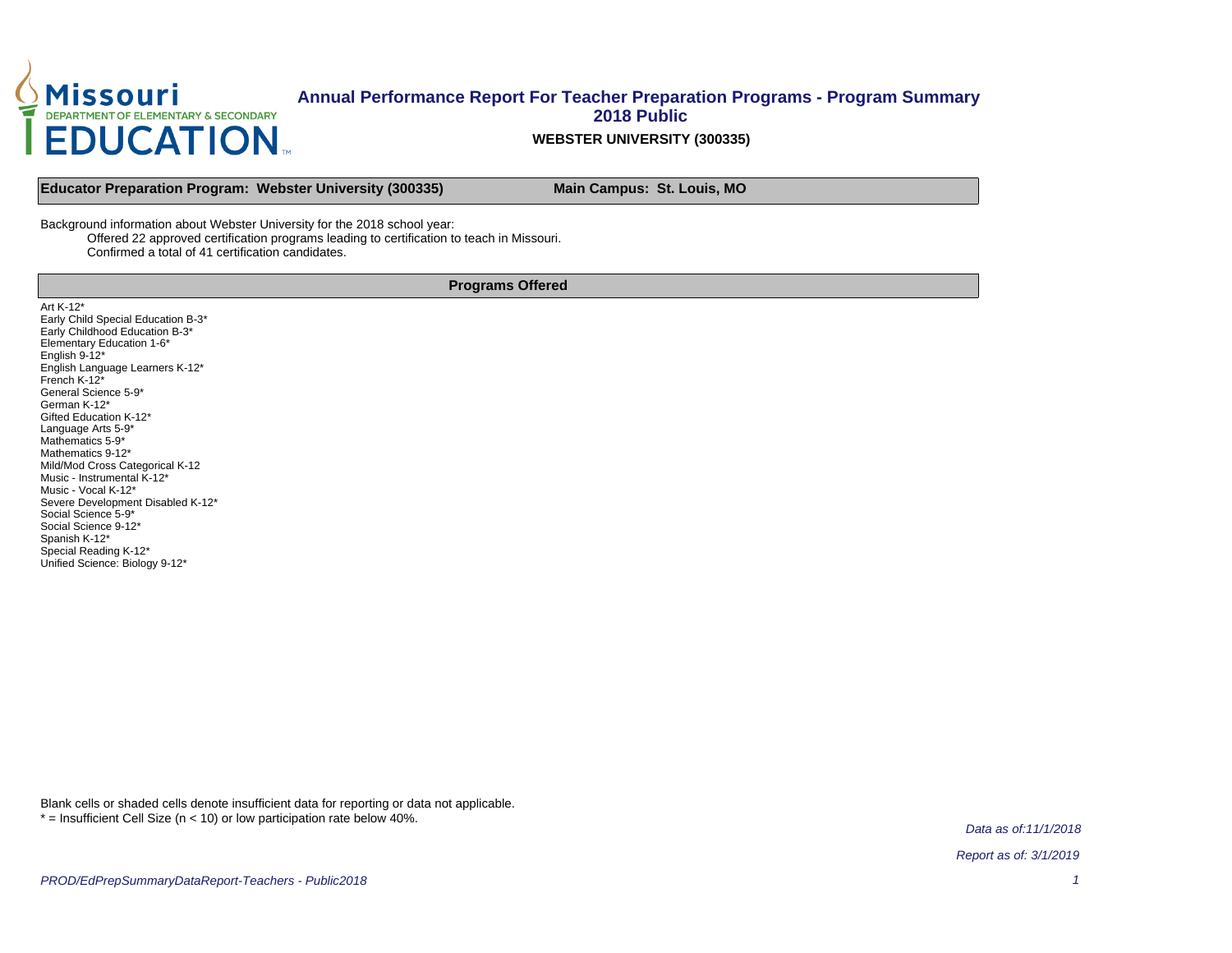

#### **WEBSTER UNIVERSITY (300335)**

|                                    |                                 |            |             | <b>Standard 1:</b><br><b>Content Knowledge</b> |                        |                           |                    |
|------------------------------------|---------------------------------|------------|-------------|------------------------------------------------|------------------------|---------------------------|--------------------|
| <b>Certification Program</b>       | <b>MO Content</b><br>Assessment | <b>GPA</b> | <b>MEES</b> | Survey                                         |                        | Total<br>Points<br>Earned | Weighted<br>Points |
|                                    |                                 |            |             | Educator<br>Response                           | Supervisor<br>Response |                           |                    |
| Early Childhood Education          |                                 |            |             |                                                |                        |                           |                    |
| EARLY CHILDHOOD EDUCATION<br>$B-3$ |                                 |            |             |                                                |                        |                           |                    |
| 2018                               | $\star$                         | $\star$    | $\star$     | $\star$                                        | $\star$                |                           |                    |
| <b>Status</b>                      | $\star$                         | $\star$    | $\star$     | $\star$                                        | $\star$                |                           |                    |
| Points Earned                      | $\star$                         | $\star$    | $\star$     | $\star$                                        | $\star$                | $^\star$                  | $\star$            |
| <b>Elementary Education</b>        |                                 |            |             |                                                |                        |                           |                    |
| Elementary Education 1-6           |                                 |            |             |                                                |                        |                           |                    |
| 2018                               | $\star$                         | $\star$    | $\star$     | $\star$                                        | $\star$                |                           |                    |
| <b>Status</b>                      | $\star$                         | $\star$    | $\star$     | $\star$                                        | $\star$                |                           |                    |
| <b>Points Earned</b>               | $\star$                         | $\star$    | $\star$     | $\star$                                        | $\star$                | $\star$                   | $\star$            |
| Grades K-12                        |                                 |            |             |                                                |                        |                           |                    |
| MUSIC - VOCAL K-12                 |                                 |            |             |                                                |                        |                           |                    |
| 2018                               | $\star$                         | $\star$    | $\star$     | $\star$                                        | $\star$                |                           |                    |
| <b>Status</b>                      | $\star$                         | $\star$    | $\star$     | $\star$                                        | $\star$                |                           |                    |
| Points Earned                      | $\star$                         | $\star$    | $\star$     | $\star$                                        | $\star$                | $\star$                   | $\star$            |
| SPANISH K-12                       |                                 |            |             |                                                |                        |                           |                    |
| 2018                               | $\star$                         | $\star$    | $\star$     | $\star$                                        | $\star$                |                           |                    |
| <b>Status</b>                      | $\star$                         | $\star$    | $\star$     | $\star$                                        | $\star$                |                           |                    |
| Points Earned                      | $\star$                         | $\star$    | $\star$     | $\star$                                        | $\star$                | $\star$                   | $\star$            |
| Middle School Education            |                                 |            |             |                                                |                        |                           |                    |
| <b>GENERAL SCIENCE 5-9</b>         |                                 |            |             |                                                |                        |                           |                    |

Blank cells or shaded cells denote insufficient data for reporting or data not applicable.

\* = Insufficient Cell Size (n < 10) or low participation rate below 40%.

Data as of:11/1/2018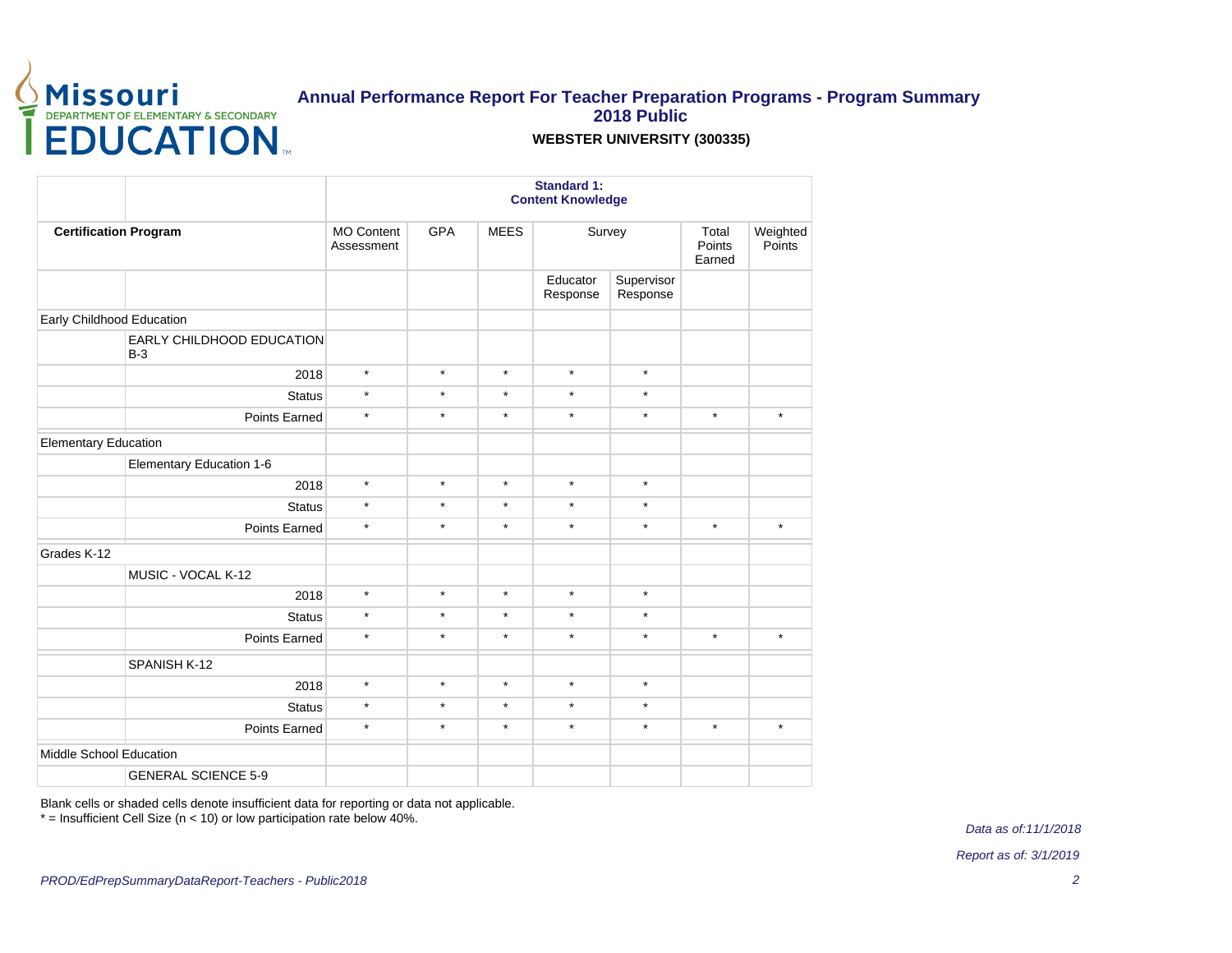

### **WEBSTER UNIVERSITY (300335)**

|                              |                                 |            |             | <b>Standard 1:</b><br><b>Content Knowledge</b> |                        |          |                    |
|------------------------------|---------------------------------|------------|-------------|------------------------------------------------|------------------------|----------|--------------------|
| <b>Certification Program</b> | <b>MO Content</b><br>Assessment | <b>GPA</b> | <b>MEES</b> | Survey<br>Total<br>Points<br>Earned            |                        |          | Weighted<br>Points |
|                              |                                 |            |             | Educator<br>Response                           | Supervisor<br>Response |          |                    |
| 2018                         | $\star$                         | $\star$    | $\star$     | $\star$                                        | $\star$                |          |                    |
| <b>Status</b>                | $\star$                         | $\star$    | $\star$     | $\star$                                        | $\star$                |          |                    |
| Points Earned                | $\star$                         | $\star$    | $\star$     | $\star$                                        | $\star$                | $^\star$ | $\star$            |
| <b>MATHEMATICS 5-9</b>       |                                 |            |             |                                                |                        |          |                    |
| 2018                         | $\star$                         | $\star$    | $\star$     | $\star$                                        | $\star$                |          |                    |
| <b>Status</b>                | $\star$                         | $\star$    | $\star$     | $\star$                                        | $\star$                |          |                    |
| Points Earned                | $\star$                         | $\star$    | $\star$     | $\star$                                        | $\star$                | $\star$  | $\star$            |
| Secondary Education          |                                 |            |             |                                                |                        |          |                    |
| ENGLISH 9-12                 |                                 |            |             |                                                |                        |          |                    |
| 2018                         | $\star$                         | $\star$    | $\star$     | $\star$                                        | $\star$                |          |                    |
| <b>Status</b>                | $\star$                         | $\star$    | $\star$     | $\star$                                        | $\star$                |          |                    |
| Points Earned                | $\star$                         | $\star$    | $\star$     | $\star$                                        | $\star$                | $^\star$ | $\star$            |
| <b>MATHEMATICS 9-12</b>      |                                 |            |             |                                                |                        |          |                    |
| 2018                         | $\star$                         | $\star$    | $\star$     | $\star$                                        | $\star$                |          |                    |
| <b>Status</b>                | $\star$                         | $\star$    | $\star$     | $\star$                                        | $\star$                |          |                    |
| Points Earned                | $\star$                         | $\star$    | $\star$     | $\star$                                        | $\star$                | $\star$  | $\star$            |
| Social Science 9-12          |                                 |            |             |                                                |                        |          |                    |
| 2018                         | $\star$                         | $\star$    | $\star$     | $\star$                                        | $\star$                |          |                    |
| <b>Status</b>                | $\star$                         | $\star$    | $\star$     | $\star$                                        | $\star$                |          |                    |
| Points Earned                | $\star$                         | $\star$    | $\star$     | $\star$                                        | $\star$                | $^\star$ | $\star$            |
| <b>Special Education</b>     |                                 |            |             |                                                |                        |          |                    |

Blank cells or shaded cells denote insufficient data for reporting or data not applicable.

\* = Insufficient Cell Size (n < 10) or low participation rate below 40%.

Data as of:11/1/2018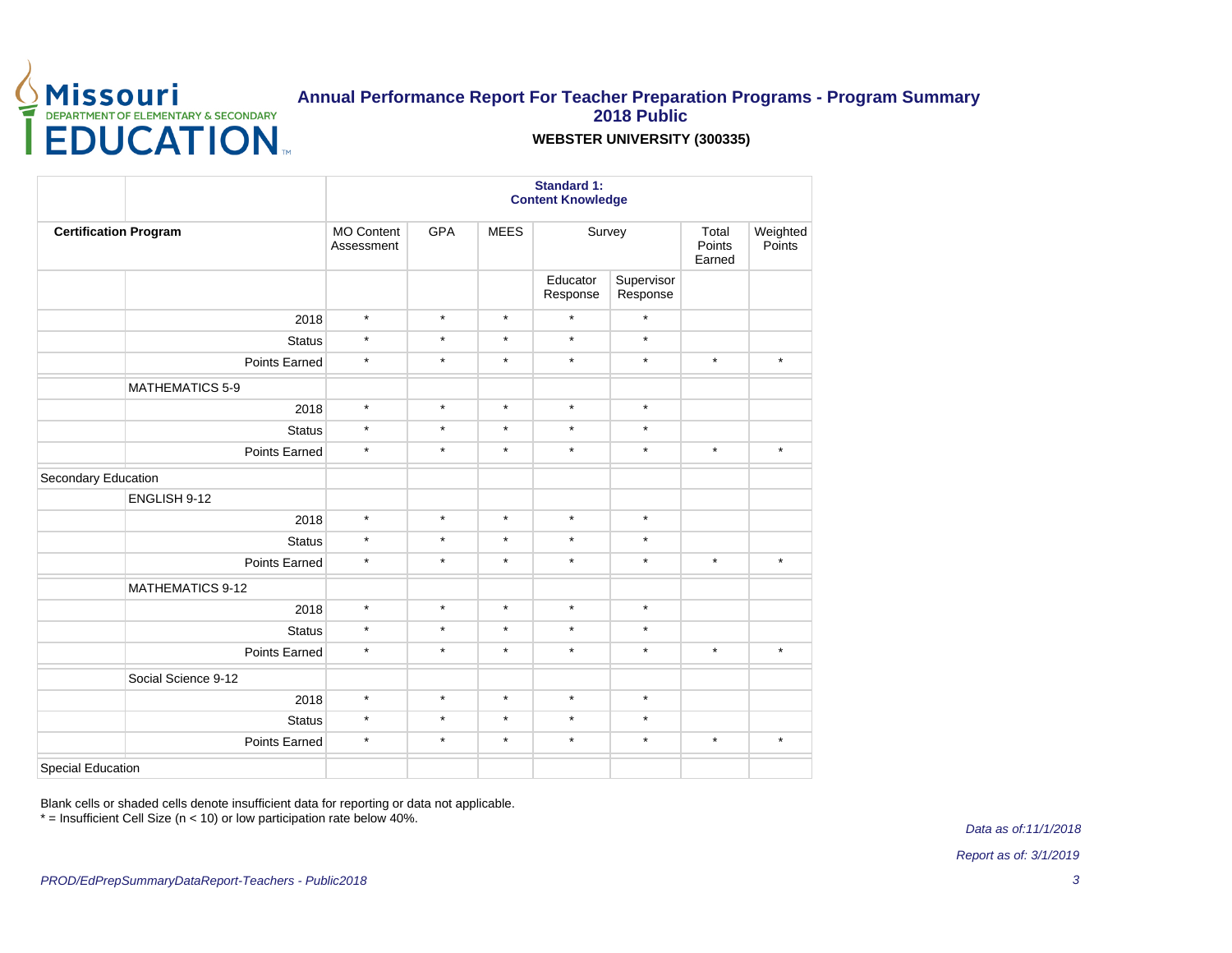

#### **WEBSTER UNIVERSITY (300335)**

|                                           |                                 |            |             | <b>Standard 1:</b><br><b>Content Knowledge</b> |                        |                           |                    |
|-------------------------------------------|---------------------------------|------------|-------------|------------------------------------------------|------------------------|---------------------------|--------------------|
| <b>Certification Program</b>              | <b>MO Content</b><br>Assessment | <b>GPA</b> | <b>MEES</b> |                                                | Survey                 | Total<br>Points<br>Earned | Weighted<br>Points |
|                                           |                                 |            |             | Educator<br>Response                           | Supervisor<br>Response |                           |                    |
| <b>MILD/MOD CROSS</b><br>CATEGORICAL K-12 |                                 |            |             |                                                |                        |                           |                    |
|                                           | 2018<br>259.00                  | 3.66       | 2.64        |                                                |                        |                           |                    |
| <b>Status</b>                             | 259.00                          | 3.66       | 2.64        |                                                |                        |                           |                    |
| Points Earned                             | 50.00                           | 20.00      | 10.00       | $\star$                                        | $\star$                | 80.00                     | 22.00              |

Blank cells or shaded cells denote insufficient data for reporting or data not applicable. \* = Insufficient Cell Size (n < 10) or low participation rate below 40%.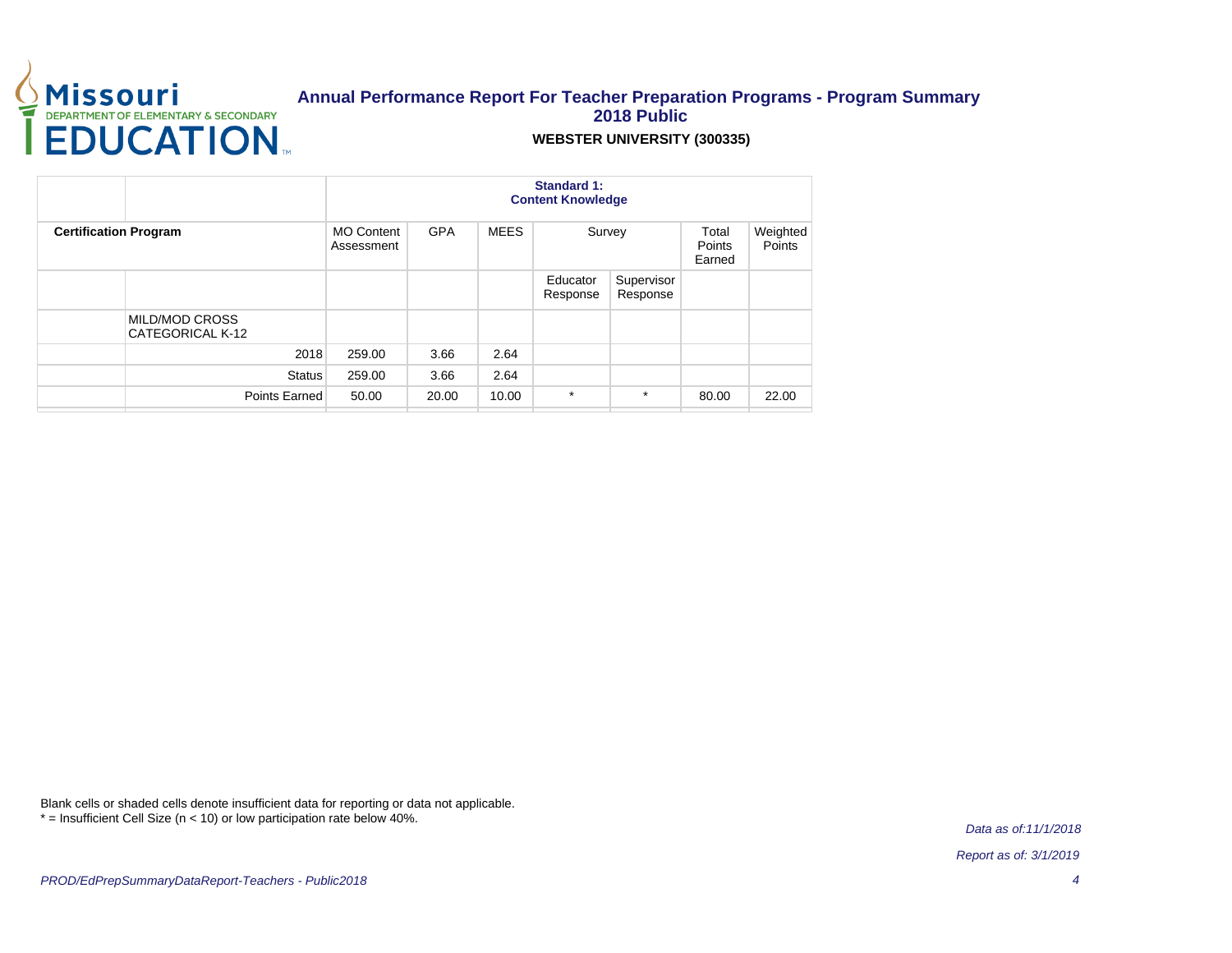

### **WEBSTER UNIVERSITY (300335)**

|                                           |             |                      | <b>Standard 2: Student</b><br><b>Learning &amp; Development</b> |                                          |                    |
|-------------------------------------------|-------------|----------------------|-----------------------------------------------------------------|------------------------------------------|--------------------|
| <b>Certification Program</b>              | <b>MEES</b> |                      | Survey                                                          | Total<br>Points<br>Earned                | Weighted<br>Points |
|                                           |             | Educator<br>Response | Supervisor<br>Response                                          | $\star$<br>$\star$<br>$\star$<br>$\star$ |                    |
| Early Childhood Education                 |             |                      |                                                                 |                                          |                    |
| <b>EARLY CHILDHOOD EDUCATION</b><br>$B-3$ |             |                      |                                                                 |                                          |                    |
| 2018                                      | $\star$     | $\star$              | $\star$                                                         |                                          |                    |
| <b>Status</b>                             | $\star$     | $\star$              | $\star$                                                         |                                          |                    |
| <b>Points Earned</b>                      | $\star$     | $\star$              | $\star$                                                         |                                          | $\star$            |
| <b>Elementary Education</b>               |             |                      |                                                                 |                                          |                    |
| Elementary Education 1-6                  |             |                      |                                                                 |                                          |                    |
| 2018                                      | $\star$     | $\star$              | $\star$                                                         |                                          |                    |
| <b>Status</b>                             | $\star$     | $\star$              | $\star$                                                         |                                          |                    |
| <b>Points Earned</b>                      | $\star$     | $\star$              | $\star$                                                         |                                          | $\star$            |
| Grades K-12                               |             |                      |                                                                 |                                          |                    |
| MUSIC - VOCAL K-12                        |             |                      |                                                                 |                                          |                    |
| 2018                                      | $\star$     | $\star$              | $\star$                                                         |                                          |                    |
| <b>Status</b>                             | $\star$     | $\star$              | $\star$                                                         |                                          |                    |
| <b>Points Earned</b>                      | $\star$     | $\star$              | $\star$                                                         |                                          | $\star$            |
| SPANISH K-12                              |             |                      |                                                                 |                                          |                    |
| 2018                                      | $\star$     | $\star$              | $\star$                                                         |                                          |                    |
| <b>Status</b>                             | $\star$     | $\star$              | $\star$                                                         |                                          |                    |
| Points Earned                             | $\star$     | $\star$              | $\star$                                                         |                                          | $\star$            |
| Middle School Education                   |             |                      |                                                                 |                                          |                    |

Blank cells or shaded cells denote insufficient data for reporting or data not applicable. \* = Insufficient Cell Size (n < 10) or low participation rate below 40%.

Data as of:11/1/2018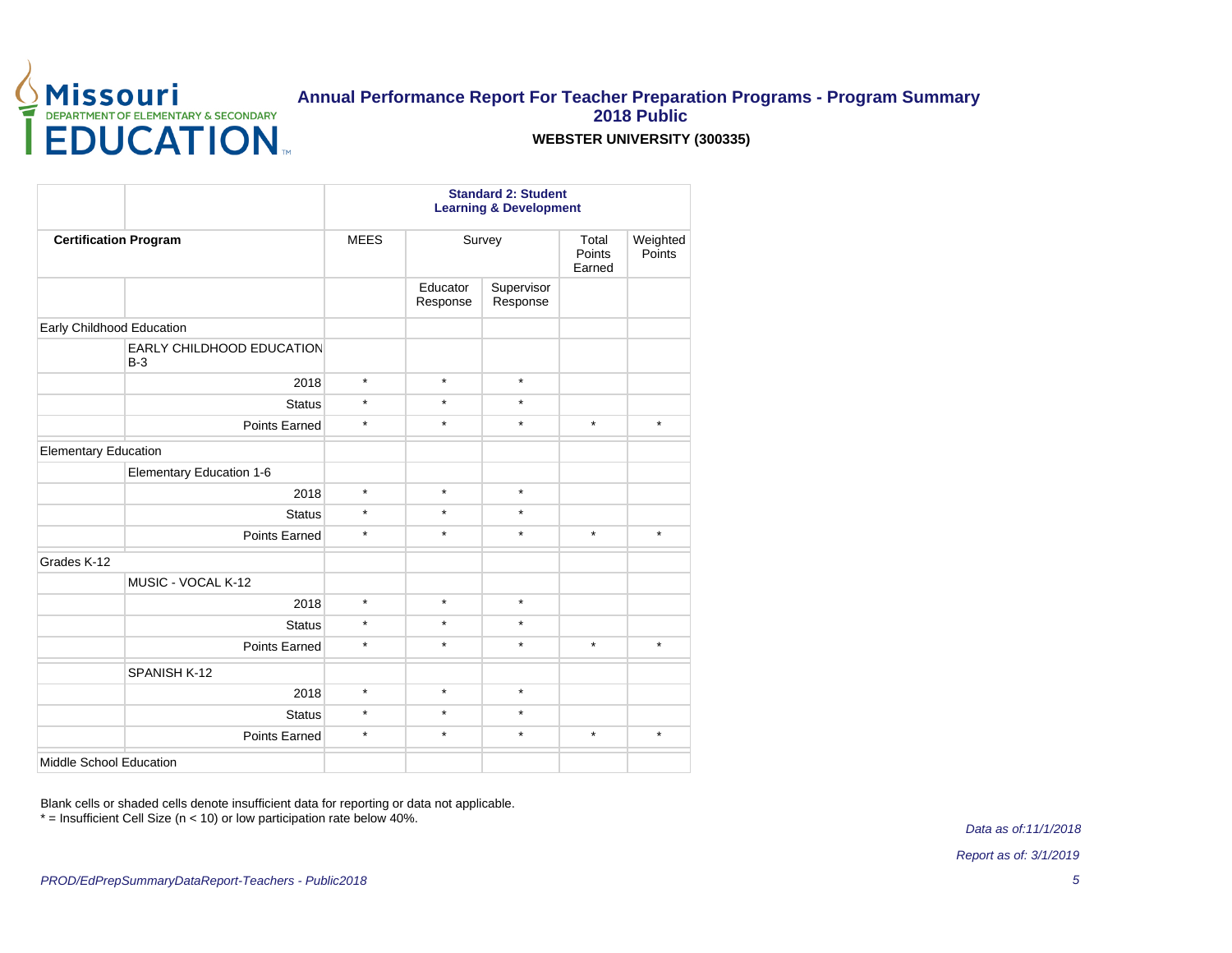

#### **WEBSTER UNIVERSITY (300335)**

|                              |             |          | <b>Standard 2: Student</b><br><b>Learning &amp; Development</b><br>Survey<br>Total<br>Points<br>Earned<br>Educator<br>Supervisor<br>Response<br>$\star$<br>$\star$<br>$\star$<br>$\star$ |         |                    |  |  |  |
|------------------------------|-------------|----------|------------------------------------------------------------------------------------------------------------------------------------------------------------------------------------------|---------|--------------------|--|--|--|
| <b>Certification Program</b> | <b>MEES</b> |          |                                                                                                                                                                                          |         | Weighted<br>Points |  |  |  |
|                              |             | Response |                                                                                                                                                                                          |         |                    |  |  |  |
| <b>GENERAL SCIENCE 5-9</b>   |             |          |                                                                                                                                                                                          |         |                    |  |  |  |
| 2018                         | $\star$     |          |                                                                                                                                                                                          |         |                    |  |  |  |
| <b>Status</b>                | $\star$     |          |                                                                                                                                                                                          |         |                    |  |  |  |
| Points Earned                | $\star$     | $\star$  | $\star$                                                                                                                                                                                  | $\star$ | $\star$            |  |  |  |
| <b>MATHEMATICS 5-9</b>       |             |          |                                                                                                                                                                                          |         |                    |  |  |  |
| 2018                         | $\star$     | $\star$  | $\star$                                                                                                                                                                                  |         |                    |  |  |  |
| <b>Status</b>                | $\star$     | $\star$  | $\star$                                                                                                                                                                                  |         |                    |  |  |  |
| Points Earned                | $\star$     | $\star$  | $\star$                                                                                                                                                                                  | $\star$ | $\star$            |  |  |  |
| Secondary Education          |             |          |                                                                                                                                                                                          |         |                    |  |  |  |
| ENGLISH 9-12                 |             |          |                                                                                                                                                                                          |         |                    |  |  |  |
| 2018                         | $\star$     | $\star$  | $\star$                                                                                                                                                                                  |         |                    |  |  |  |
| <b>Status</b>                | $\star$     | $\star$  | $\star$                                                                                                                                                                                  |         |                    |  |  |  |
| Points Earned                | $\star$     | $\star$  | $\star$                                                                                                                                                                                  | $\star$ | $\star$            |  |  |  |
| <b>MATHEMATICS 9-12</b>      |             |          |                                                                                                                                                                                          |         |                    |  |  |  |
| 2018                         | $\star$     | $\star$  | $\star$                                                                                                                                                                                  |         |                    |  |  |  |
| <b>Status</b>                | $\star$     | $\star$  | $\star$                                                                                                                                                                                  |         |                    |  |  |  |
| Points Earned                | $\star$     | $\star$  | $\star$                                                                                                                                                                                  | $\star$ | $\star$            |  |  |  |
| Social Science 9-12          |             |          |                                                                                                                                                                                          |         |                    |  |  |  |
| 2018                         | $\star$     | $\star$  | $\star$                                                                                                                                                                                  |         |                    |  |  |  |
| <b>Status</b>                | $\star$     | $\star$  | $\star$                                                                                                                                                                                  |         |                    |  |  |  |
| Points Earned                | $\star$     | $\star$  | $\star$                                                                                                                                                                                  | $\star$ | $\star$            |  |  |  |
|                              |             |          |                                                                                                                                                                                          |         |                    |  |  |  |

Blank cells or shaded cells denote insufficient data for reporting or data not applicable.

\* = Insufficient Cell Size (n < 10) or low participation rate below 40%.

Data as of:11/1/2018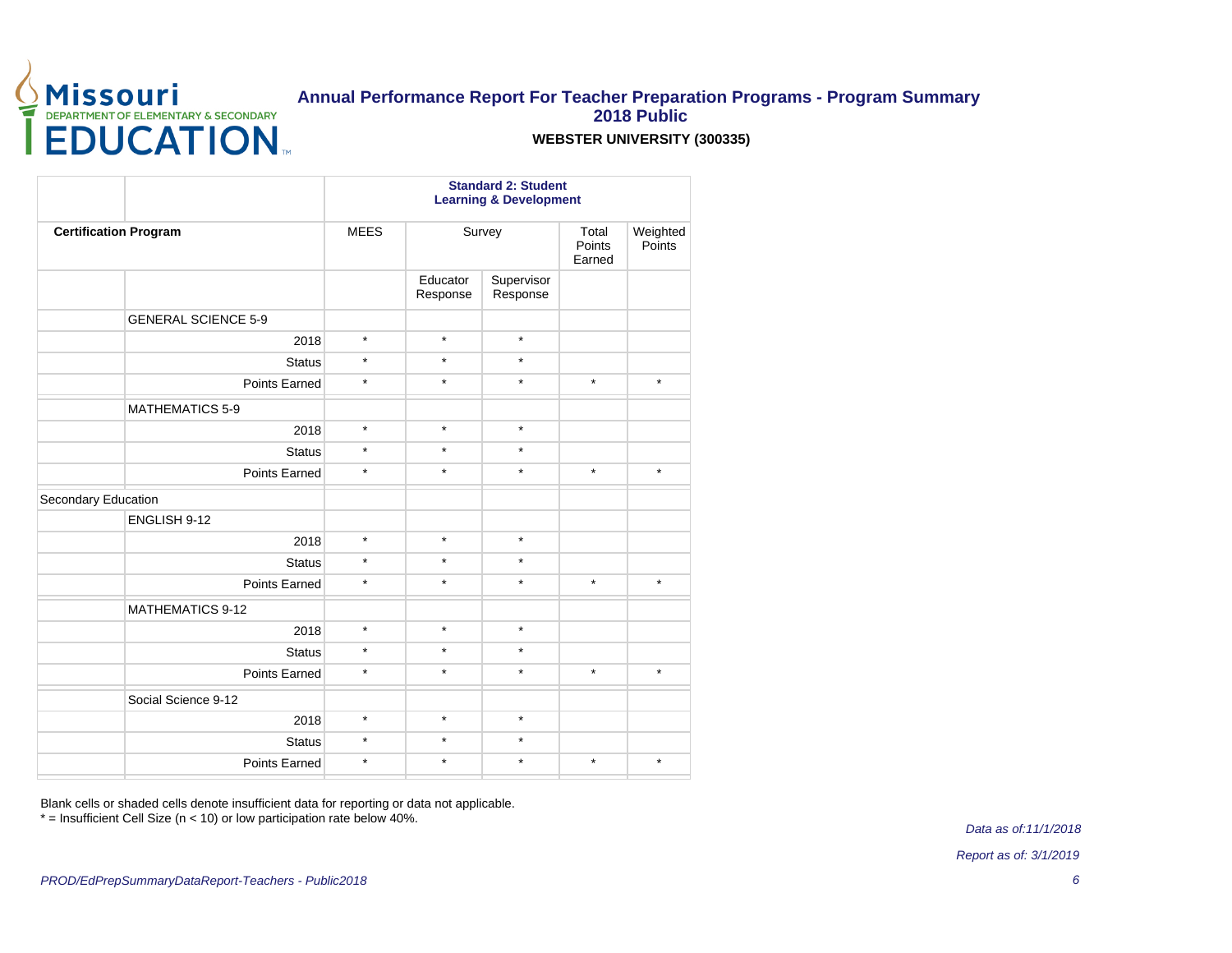

### **WEBSTER UNIVERSITY (300335)**

|                                           |             | <b>Standard 2: Student</b><br><b>Learning &amp; Development</b> |                        |                           |                    |
|-------------------------------------------|-------------|-----------------------------------------------------------------|------------------------|---------------------------|--------------------|
| <b>Certification Program</b>              | <b>MEES</b> |                                                                 | Survey                 | Total<br>Points<br>Earned | Weighted<br>Points |
|                                           |             | Educator<br>Response                                            | Supervisor<br>Response |                           |                    |
| <b>Special Education</b>                  |             |                                                                 |                        |                           |                    |
| <b>MILD/MOD CROSS</b><br>CATEGORICAL K-12 |             |                                                                 |                        |                           |                    |
| 2018                                      | 2.68        |                                                                 |                        |                           |                    |
| <b>Status</b>                             | 2.68        |                                                                 |                        |                           |                    |
| Points Earned                             | 10.00       | $\star$                                                         | $\star$                | 10.00                     | 17.00              |

Blank cells or shaded cells denote insufficient data for reporting or data not applicable. \* = Insufficient Cell Size (n < 10) or low participation rate below 40%.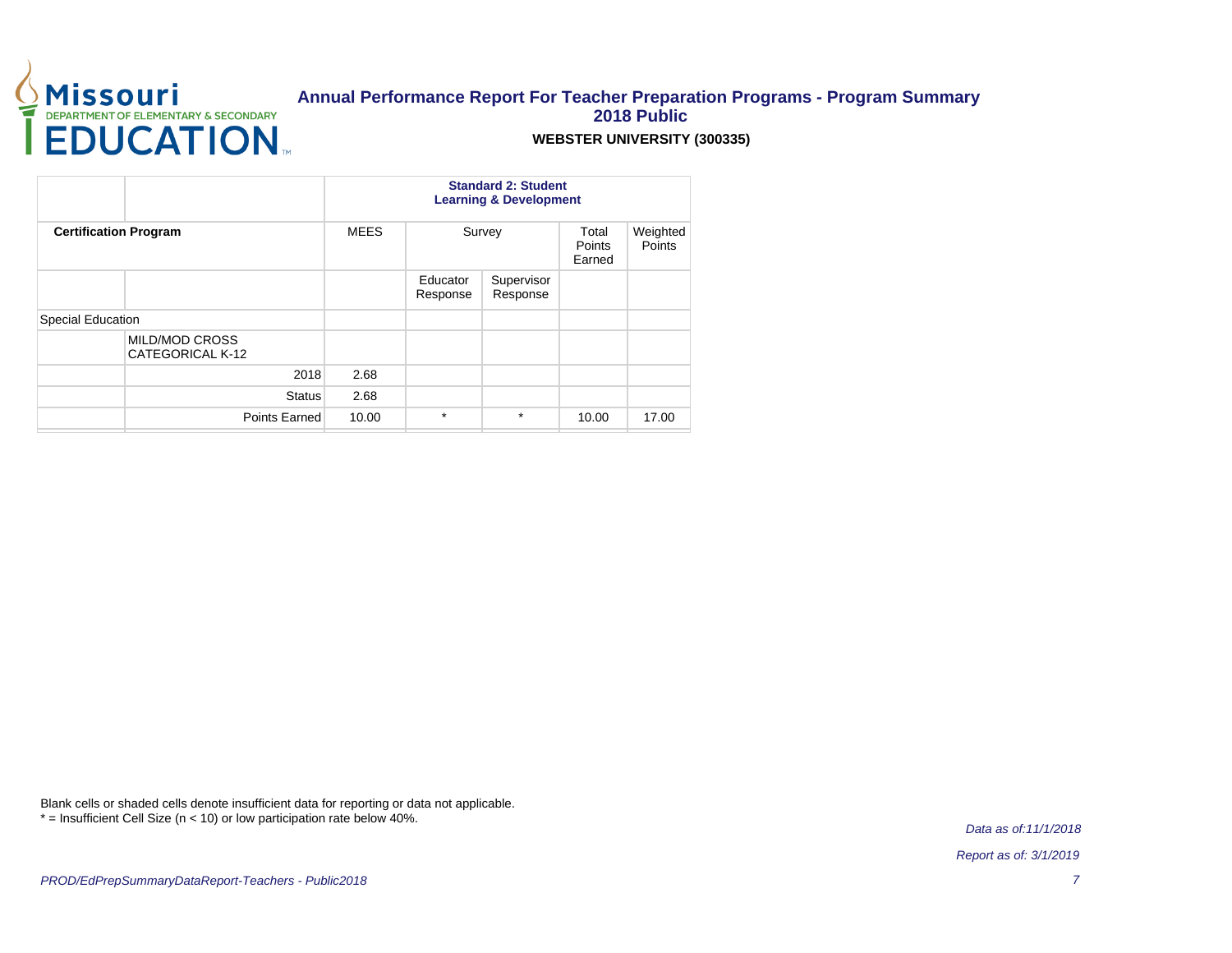

### **WEBSTER UNIVERSITY (300335)**

|                                    |             |                      | <b>Standard 3:</b><br><b>Cirriculum Implementation</b> |                                          |                    |
|------------------------------------|-------------|----------------------|--------------------------------------------------------|------------------------------------------|--------------------|
| <b>Certification Program</b>       | <b>MEES</b> |                      | Survey                                                 | Total<br>Points<br>Earned                | Weighted<br>Points |
|                                    |             | Educator<br>Response | Supervisor<br>Response                                 | $\star$<br>$\star$<br>$\star$<br>$\star$ |                    |
| Early Childhood Education          |             |                      |                                                        |                                          |                    |
| EARLY CHILDHOOD EDUCATION<br>$B-3$ |             |                      |                                                        |                                          |                    |
| 2018                               | $\star$     | $\star$              | $\star$                                                |                                          |                    |
| <b>Status</b>                      | $\star$     | $\star$              | $\star$                                                |                                          |                    |
| Points Earned                      | $\star$     | $\star$              | $\star$                                                |                                          | $\star$            |
| <b>Elementary Education</b>        |             |                      |                                                        |                                          |                    |
| Elementary Education 1-6           |             |                      |                                                        |                                          |                    |
| 2018                               | $\star$     | $\star$              | $\star$                                                |                                          |                    |
| <b>Status</b>                      | $\star$     | $\star$              | $\star$                                                |                                          |                    |
| Points Earned                      | $\star$     | $\star$              | $\star$                                                |                                          | $^\star$           |
| Grades K-12                        |             |                      |                                                        |                                          |                    |
| MUSIC - VOCAL K-12                 |             |                      |                                                        |                                          |                    |
| 2018                               | $\star$     | $\star$              | $\star$                                                |                                          |                    |
| <b>Status</b>                      | $\star$     | $\star$              | $\star$                                                |                                          |                    |
| Points Earned                      | $\star$     | $\star$              | $\star$                                                |                                          | $\star$            |
| SPANISH K-12                       |             |                      |                                                        |                                          |                    |
| 2018                               | $\star$     | $\star$              | $\star$                                                |                                          |                    |
| <b>Status</b>                      | $\star$     | $\star$              | $\star$                                                |                                          |                    |
| Points Earned                      | $\star$     | $\star$              | $\star$                                                |                                          | $\star$            |
| Middle School Education            |             |                      |                                                        |                                          |                    |

Blank cells or shaded cells denote insufficient data for reporting or data not applicable. \* = Insufficient Cell Size (n < 10) or low participation rate below 40%.

Data as of:11/1/2018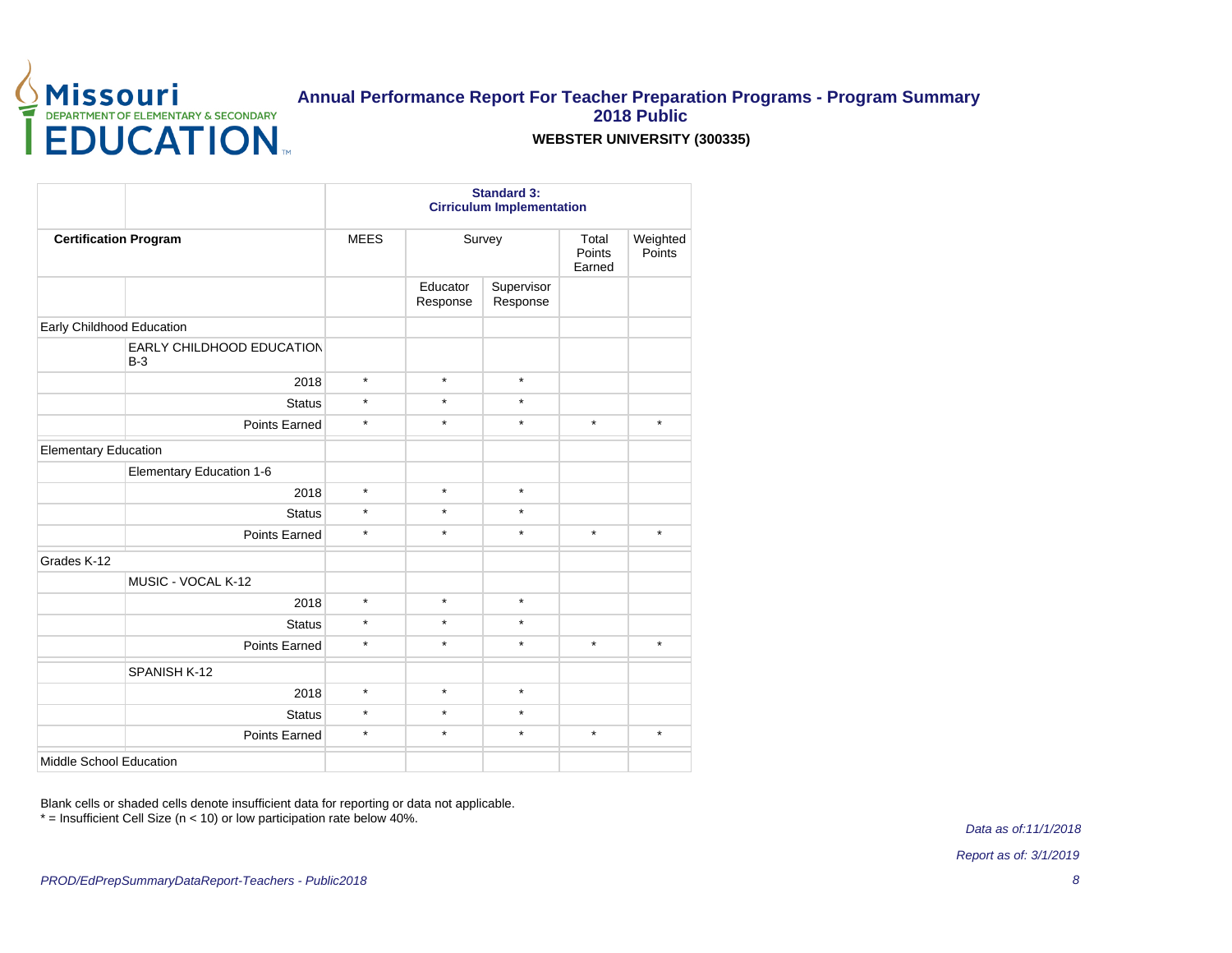

### **WEBSTER UNIVERSITY (300335)**

|                              |             |                      | <b>Standard 3:</b><br><b>Cirriculum Implementation</b> |                           |                    |
|------------------------------|-------------|----------------------|--------------------------------------------------------|---------------------------|--------------------|
| <b>Certification Program</b> | <b>MEES</b> |                      | Survey                                                 | Total<br>Points<br>Earned | Weighted<br>Points |
|                              |             | Educator<br>Response | Supervisor<br>Response                                 |                           |                    |
| <b>GENERAL SCIENCE 5-9</b>   |             |                      |                                                        |                           |                    |
| 2018                         | $\star$     | $\star$              | $\star$                                                |                           |                    |
| <b>Status</b>                | $\star$     | $\star$              | $\star$                                                |                           |                    |
| Points Earned                | $\star$     | $\star$              | $\star$                                                | $\star$                   | $\star$            |
| <b>MATHEMATICS 5-9</b>       |             |                      |                                                        |                           |                    |
| 2018                         | $\star$     | $\star$              | $\star$                                                |                           |                    |
| <b>Status</b>                | $\star$     | $\star$              | $\star$                                                |                           |                    |
| Points Earned                | $\star$     | $\star$              | $\star$                                                | $\star$                   | $\star$            |
| Secondary Education          |             |                      |                                                        |                           |                    |
| ENGLISH 9-12                 |             |                      |                                                        |                           |                    |
| 2018                         | $\star$     | $\star$              | $\star$                                                |                           |                    |
| <b>Status</b>                | $\star$     | $\star$              | $\star$                                                |                           |                    |
| <b>Points Earned</b>         | $\star$     | $\star$              | $\star$                                                | $\star$                   | $\star$            |
| <b>MATHEMATICS 9-12</b>      |             |                      |                                                        |                           |                    |
| 2018                         | $\star$     | $\star$              | $\star$                                                |                           |                    |
| <b>Status</b>                | $\star$     | $\star$              | $\star$                                                |                           |                    |
| Points Earned                | $\star$     | $\star$              | $\star$                                                | $\star$                   | $\star$            |
| Social Science 9-12          |             |                      |                                                        |                           |                    |
| 2018                         | $\star$     | $\star$              | $\star$                                                |                           |                    |
| <b>Status</b>                | $\star$     | $\star$              | $\star$                                                |                           |                    |
| <b>Points Earned</b>         | $\star$     | $\star$              | $\star$                                                | $\star$                   | $\star$            |
|                              |             |                      |                                                        |                           |                    |

Blank cells or shaded cells denote insufficient data for reporting or data not applicable.

\* = Insufficient Cell Size (n < 10) or low participation rate below 40%.

Data as of:11/1/2018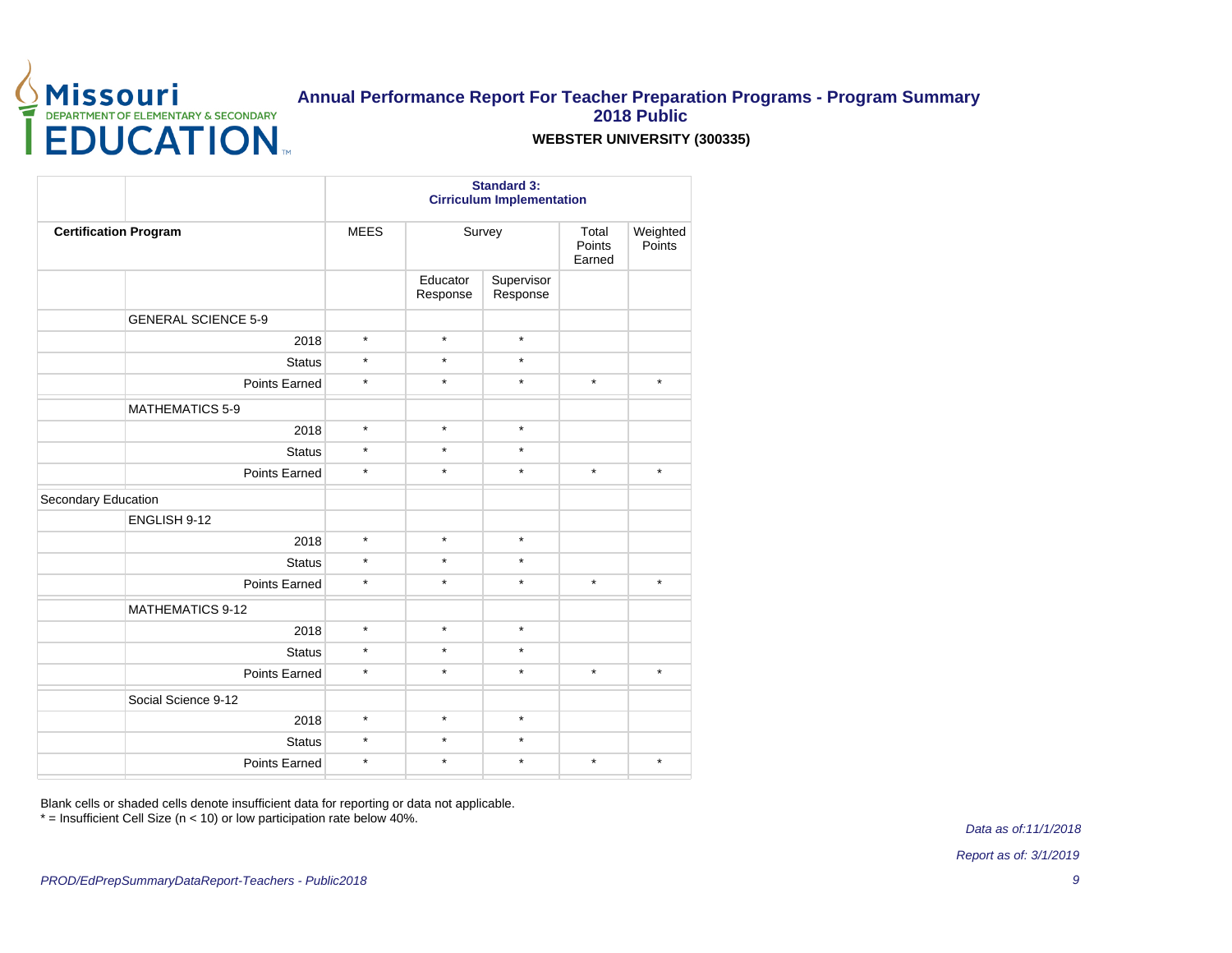

### **WEBSTER UNIVERSITY (300335)**

|                                           |             | <b>Standard 3:</b><br><b>Cirriculum Implementation</b> |                        |                                  |                    |  |
|-------------------------------------------|-------------|--------------------------------------------------------|------------------------|----------------------------------|--------------------|--|
| <b>Certification Program</b>              | <b>MEES</b> |                                                        | Survey                 | Total<br><b>Points</b><br>Earned | Weighted<br>Points |  |
|                                           |             | Educator<br>Response                                   | Supervisor<br>Response |                                  |                    |  |
| Special Education                         |             |                                                        |                        |                                  |                    |  |
| <b>MILD/MOD CROSS</b><br>CATEGORICAL K-12 |             |                                                        |                        |                                  |                    |  |
| 2018                                      | 2.68        |                                                        |                        |                                  |                    |  |
| <b>Status</b>                             | 2.68        |                                                        |                        |                                  |                    |  |
| Points Earned                             | 10.00       | $\star$                                                | $\star$                | 10.00                            | 15.00              |  |

Blank cells or shaded cells denote insufficient data for reporting or data not applicable. \* = Insufficient Cell Size (n < 10) or low participation rate below 40%.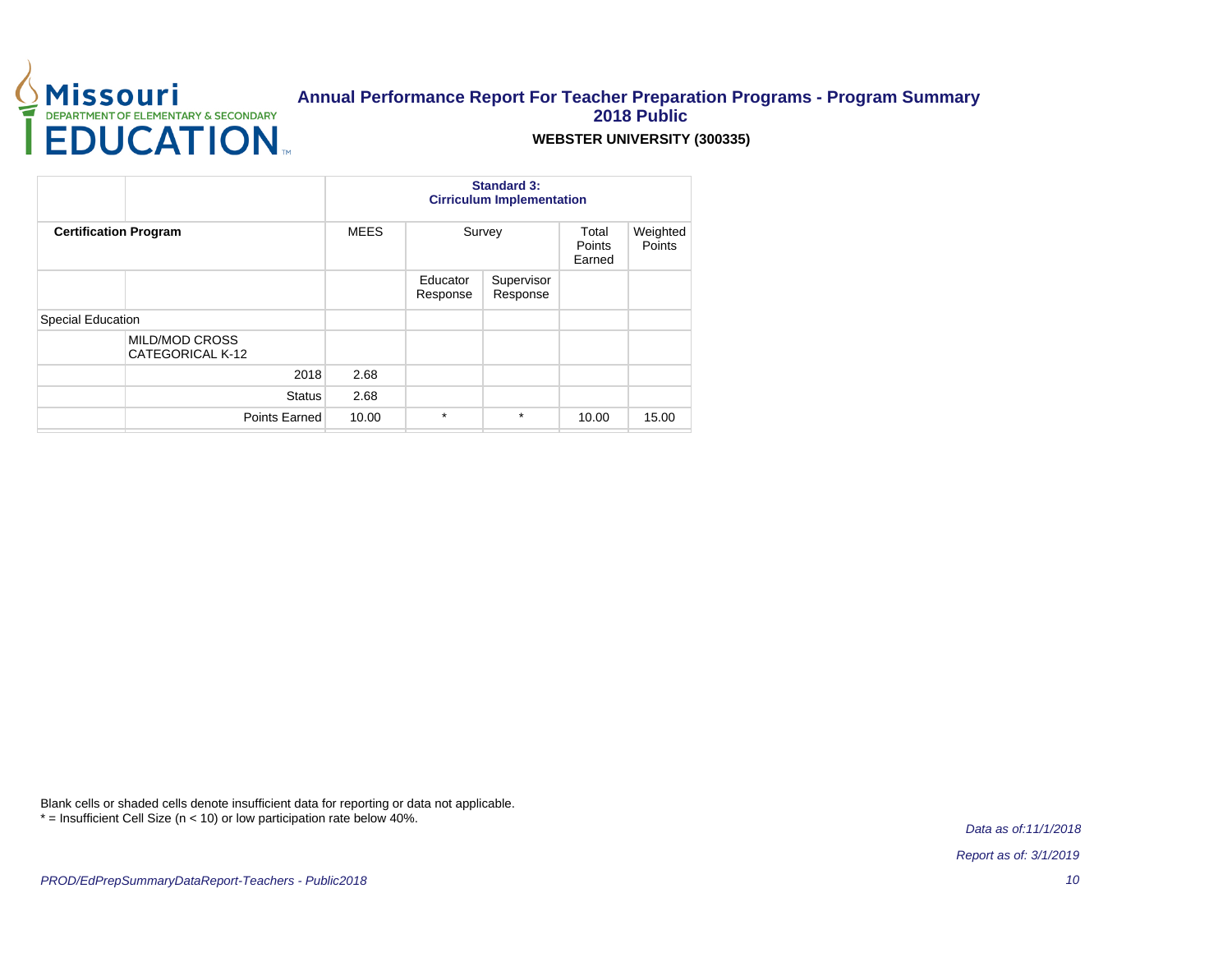

### **WEBSTER UNIVERSITY (300335)**

|                                    |             |                      | <b>Standard 4:</b><br><b>Critical Thinking</b> |                           |                    |
|------------------------------------|-------------|----------------------|------------------------------------------------|---------------------------|--------------------|
| <b>Certification Program</b>       | <b>MEES</b> |                      | Survey                                         | Total<br>Points<br>Earned | Weighted<br>Points |
|                                    |             | Educator<br>Response | Supervisor<br>Response                         |                           |                    |
| Early Childhood Education          |             |                      |                                                |                           |                    |
| EARLY CHILDHOOD EDUCATION<br>$B-3$ |             |                      |                                                |                           |                    |
| 2018                               | $\star$     | $\star$              | $\star$                                        |                           |                    |
| <b>Status</b>                      | $\star$     | $\star$              | $\star$                                        |                           |                    |
| Points Earned                      | $\star$     | $\star$              | $\star$                                        | $\star$                   | $\star$            |
| <b>Elementary Education</b>        |             |                      |                                                |                           |                    |
| Elementary Education 1-6           |             |                      |                                                |                           |                    |
| 2018                               | $\star$     | $\star$              | $\star$                                        |                           |                    |
| <b>Status</b>                      | $\star$     | $\star$              | $\star$                                        |                           |                    |
| Points Earned                      | $\star$     | $\star$              | $\star$                                        | $\star$                   | $\star$            |
| Grades K-12                        |             |                      |                                                |                           |                    |
| MUSIC - VOCAL K-12                 |             |                      |                                                |                           |                    |
| 2018                               | $\star$     | $\star$              | $\star$                                        |                           |                    |
| <b>Status</b>                      | $\star$     | $\star$              | $\star$                                        |                           |                    |
| Points Earned                      | $\star$     | $\star$              | $\star$                                        | $\star$                   | $\star$            |
| SPANISH K-12                       |             |                      |                                                |                           |                    |
| 2018                               | $\star$     | $\star$              | $\star$                                        |                           |                    |
| <b>Status</b>                      | $\star$     | $\star$              | $\star$                                        |                           |                    |
| Points Earned                      | $\star$     | $\star$              | $\star$                                        | $\star$                   | $\star$            |
| Middle School Education            |             |                      |                                                |                           |                    |

Blank cells or shaded cells denote insufficient data for reporting or data not applicable. \* = Insufficient Cell Size (n < 10) or low participation rate below 40%.

Data as of:11/1/2018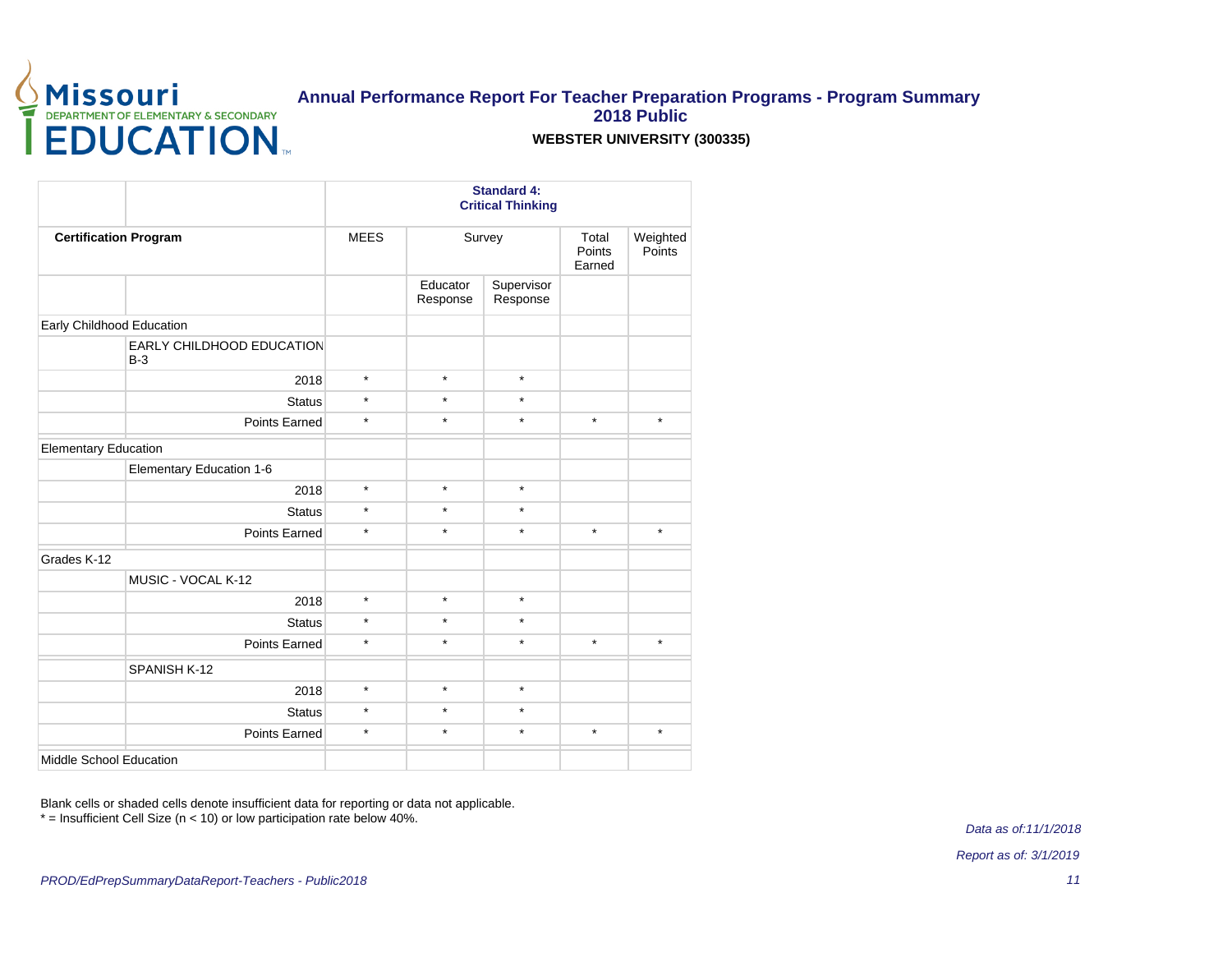

### **WEBSTER UNIVERSITY (300335)**

|                              |             |                      | <b>Standard 4:</b><br><b>Critical Thinking</b> |                           |                    |  |
|------------------------------|-------------|----------------------|------------------------------------------------|---------------------------|--------------------|--|
| <b>Certification Program</b> | <b>MEES</b> |                      | Survey                                         | Total<br>Points<br>Earned | Weighted<br>Points |  |
|                              |             | Educator<br>Response | Supervisor<br>Response                         |                           |                    |  |
| <b>GENERAL SCIENCE 5-9</b>   |             |                      |                                                |                           |                    |  |
| 2018                         | $\star$     | $\star$              | $\star$                                        |                           |                    |  |
| <b>Status</b>                | $\star$     | $\star$              | $\star$                                        |                           |                    |  |
| <b>Points Earned</b>         | $\star$     | $\star$              | $\star$                                        | $\star$                   | $\star$            |  |
| <b>MATHEMATICS 5-9</b>       |             |                      |                                                |                           |                    |  |
| 2018                         | $\star$     | $\star$              | $\star$                                        |                           |                    |  |
| <b>Status</b>                | $\star$     | $\star$              | $\star$                                        |                           |                    |  |
| Points Earned                | $\star$     | $\star$              | $\star$                                        | $\star$                   | $\star$            |  |
| Secondary Education          |             |                      |                                                |                           |                    |  |
| ENGLISH 9-12                 |             |                      |                                                |                           |                    |  |
| 2018                         | $\star$     | $\star$              | $\star$                                        |                           |                    |  |
| <b>Status</b>                | $\star$     | $\star$              | $\star$                                        |                           |                    |  |
| Points Earned                | $\star$     | $\star$              | $\star$                                        | $\star$                   | $\star$            |  |
| <b>MATHEMATICS 9-12</b>      |             |                      |                                                |                           |                    |  |
| 2018                         | $\star$     | $\star$              | $\star$                                        |                           |                    |  |
| <b>Status</b>                | $\star$     | $\star$              | $\star$                                        |                           |                    |  |
| Points Earned                | $\star$     | $\star$              | $\star$                                        | $\star$                   | $\star$            |  |
| Social Science 9-12          |             |                      |                                                |                           |                    |  |
| 2018                         | $\star$     | $\star$              | $\star$                                        |                           |                    |  |
| <b>Status</b>                | $\star$     | $\star$              | $\star$                                        |                           |                    |  |
| <b>Points Earned</b>         | $\star$     | $\star$              | $\star$                                        | $\star$                   | $\star$            |  |
|                              |             |                      |                                                |                           |                    |  |

Blank cells or shaded cells denote insufficient data for reporting or data not applicable.

\* = Insufficient Cell Size (n < 10) or low participation rate below 40%.

Data as of:11/1/2018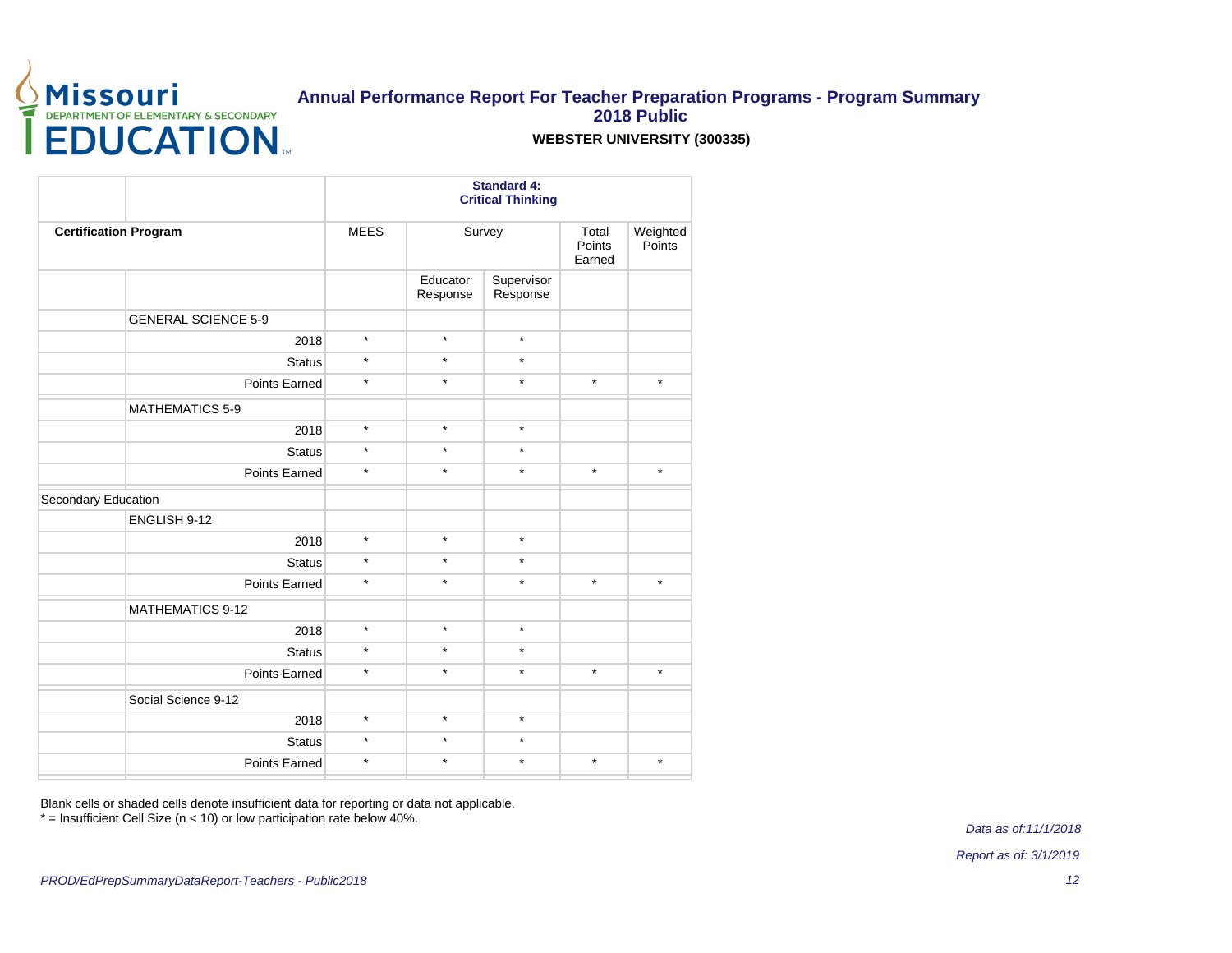

### **WEBSTER UNIVERSITY (300335)**

|                                           | <b>Standard 4:</b><br><b>Critical Thinking</b> |                      |                        |                           |                    |
|-------------------------------------------|------------------------------------------------|----------------------|------------------------|---------------------------|--------------------|
| <b>Certification Program</b>              | <b>MEES</b>                                    |                      | Survey                 | Total<br>Points<br>Earned | Weighted<br>Points |
|                                           |                                                | Educator<br>Response | Supervisor<br>Response |                           |                    |
| Special Education                         |                                                |                      |                        |                           |                    |
| <b>MILD/MOD CROSS</b><br>CATEGORICAL K-12 |                                                |                      |                        |                           |                    |
| 2018                                      | 2.41                                           |                      |                        |                           |                    |
| <b>Status</b>                             | 2.41                                           |                      |                        |                           |                    |
| Points Earned                             | 9.00                                           | $\star$              | $\star$                | 9.00                      | 4.50               |

Blank cells or shaded cells denote insufficient data for reporting or data not applicable. \* = Insufficient Cell Size (n < 10) or low participation rate below 40%.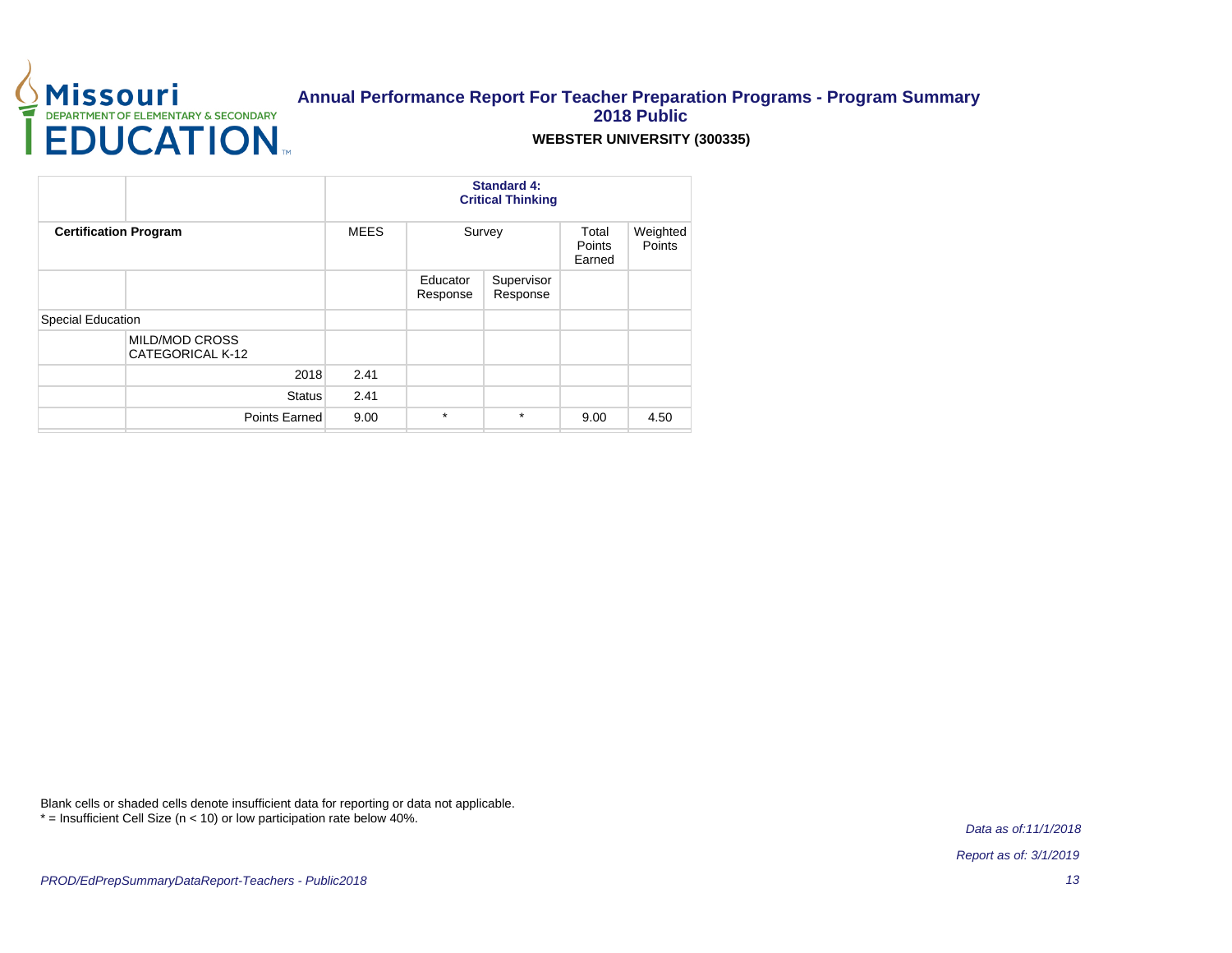

### **WEBSTER UNIVERSITY (300335)**

|                                           | <b>Standard 5:</b><br><b>Classroom Environment</b> |                      |                        |                           |                    |  |
|-------------------------------------------|----------------------------------------------------|----------------------|------------------------|---------------------------|--------------------|--|
| <b>Certification Program</b>              | <b>MEES</b>                                        | Survey               |                        | Total<br>Points<br>Earned | Weighted<br>Points |  |
|                                           |                                                    | Educator<br>Response | Supervisor<br>Response |                           |                    |  |
| Early Childhood Education                 |                                                    |                      |                        |                           |                    |  |
| <b>EARLY CHILDHOOD EDUCATION</b><br>$B-3$ |                                                    |                      |                        |                           |                    |  |
| 2018                                      | $\star$                                            | $\star$              | $\star$                |                           |                    |  |
| <b>Status</b>                             | $\star$                                            | $\star$              | $\star$                |                           |                    |  |
| <b>Points Earned</b>                      | $\star$                                            | $\star$              | $\star$                | $\star$                   | $\star$            |  |
| <b>Elementary Education</b>               |                                                    |                      |                        |                           |                    |  |
| Elementary Education 1-6                  |                                                    |                      |                        |                           |                    |  |
| 2018                                      | $\star$                                            | $\star$              | $\star$                |                           |                    |  |
| <b>Status</b>                             | $\star$                                            | $\star$              | $\star$                |                           |                    |  |
| Points Earned                             | $\star$                                            | $\star$              | $\star$                | $\star$                   | $\star$            |  |
| Grades K-12                               |                                                    |                      |                        |                           |                    |  |
| MUSIC - VOCAL K-12                        |                                                    |                      |                        |                           |                    |  |
| 2018                                      | $\star$                                            | $\star$              | $\star$                |                           |                    |  |
| <b>Status</b>                             | $\star$                                            | $\star$              | $\star$                |                           |                    |  |
| Points Earned                             | $\star$                                            | $\star$              | $\star$                | $\star$                   | $\star$            |  |
| SPANISH K-12                              |                                                    |                      |                        |                           |                    |  |
| 2018                                      | $\star$                                            | $\star$              | $\star$                |                           |                    |  |
| <b>Status</b>                             | $\star$                                            | $\star$              | $\star$                |                           |                    |  |
| Points Earned                             | $\star$                                            | $\star$              | $\star$                | $\star$                   | $\star$            |  |
| Middle School Education                   |                                                    |                      |                        |                           |                    |  |

Blank cells or shaded cells denote insufficient data for reporting or data not applicable. \* = Insufficient Cell Size (n < 10) or low participation rate below 40%.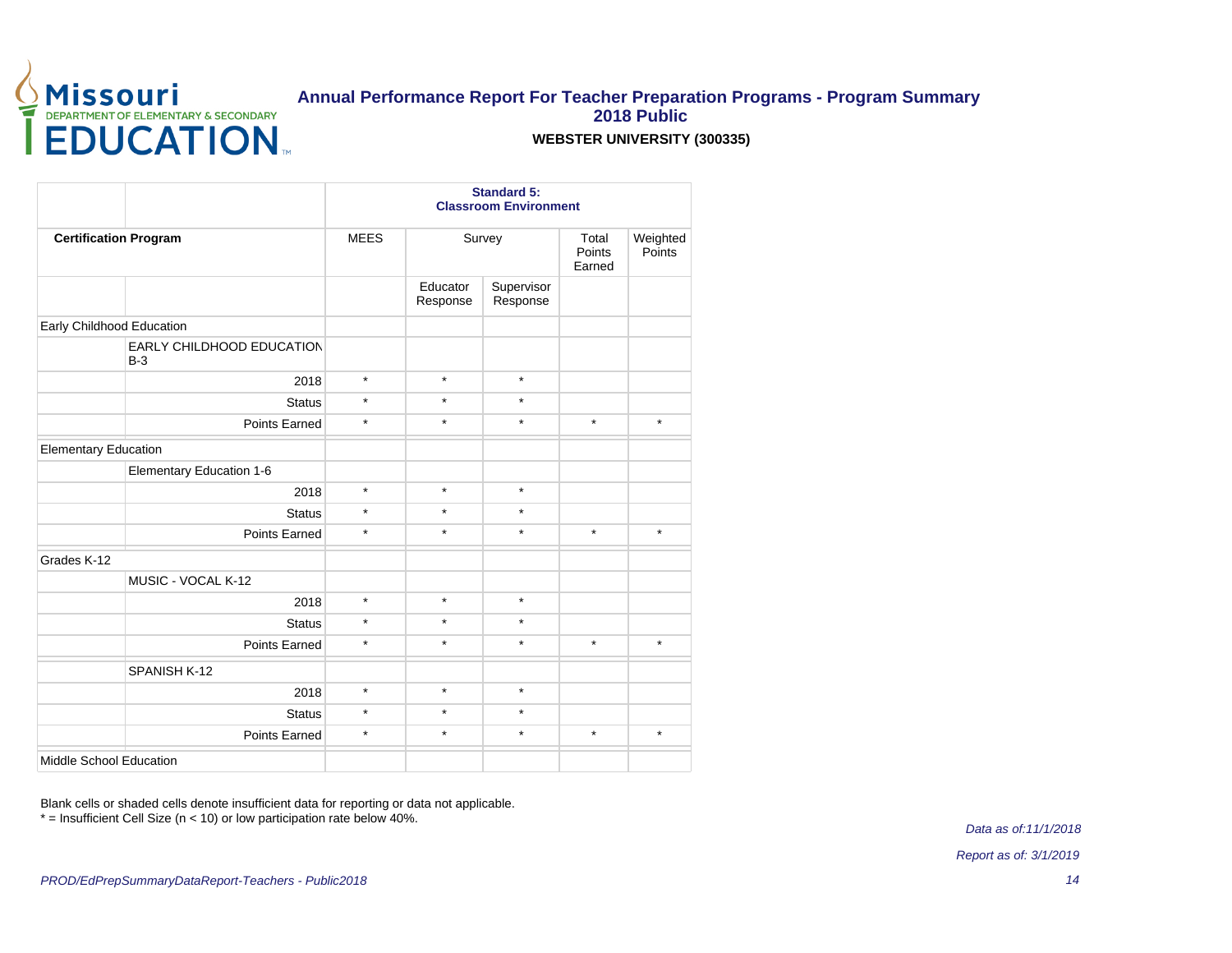

### **WEBSTER UNIVERSITY (300335)**

|                              |                          |                      | <b>Standard 5:</b><br><b>Classroom Environment</b> |         |                    |  |  |  |
|------------------------------|--------------------------|----------------------|----------------------------------------------------|---------|--------------------|--|--|--|
| <b>Certification Program</b> | <b>MEES</b>              |                      | Survey                                             |         | Weighted<br>Points |  |  |  |
|                              |                          | Educator<br>Response | Supervisor<br>Response                             |         |                    |  |  |  |
| <b>GENERAL SCIENCE 5-9</b>   |                          |                      |                                                    |         |                    |  |  |  |
|                              | $\star$<br>2018          | $\star$              | $\star$                                            |         |                    |  |  |  |
|                              | $\star$<br><b>Status</b> | $\star$              | $\star$                                            |         |                    |  |  |  |
| <b>Points Earned</b>         | $\star$                  | $\star$              | $\star$                                            | $\star$ | $\star$            |  |  |  |
| <b>MATHEMATICS 5-9</b>       |                          |                      |                                                    |         |                    |  |  |  |
|                              | $\star$<br>2018          | $\star$              | $\star$                                            |         |                    |  |  |  |
|                              | $\star$<br><b>Status</b> | $\star$              | $\star$                                            |         |                    |  |  |  |
| Points Earned                | $\star$                  | $\star$              | $\star$                                            | $\star$ | $\star$            |  |  |  |
| Secondary Education          |                          |                      |                                                    |         |                    |  |  |  |
| ENGLISH 9-12                 |                          |                      |                                                    |         |                    |  |  |  |
|                              | $\star$<br>2018          | $\star$              | $\star$                                            |         |                    |  |  |  |
|                              | $\star$<br><b>Status</b> | $\star$              | $\star$                                            |         |                    |  |  |  |
| <b>Points Earned</b>         | $\star$                  | $\star$              | $\star$                                            | $\star$ | $\star$            |  |  |  |
| <b>MATHEMATICS 9-12</b>      |                          |                      |                                                    |         |                    |  |  |  |
|                              | $\star$<br>2018          | $\star$              | $\star$                                            |         |                    |  |  |  |
|                              | $\star$<br><b>Status</b> | $\star$              | $\star$                                            |         |                    |  |  |  |
| Points Earned                | $\star$                  | $\star$              | $\star$                                            | $\star$ | $\star$            |  |  |  |
| Social Science 9-12          |                          |                      |                                                    |         |                    |  |  |  |
|                              | $\star$<br>2018          | $\star$              | $\star$                                            |         |                    |  |  |  |
|                              | $\star$<br><b>Status</b> | $\star$              | $\star$                                            |         |                    |  |  |  |
| <b>Points Earned</b>         | $\star$                  | $\star$              | $\star$                                            | $\star$ | $\star$            |  |  |  |
|                              |                          |                      |                                                    |         |                    |  |  |  |

Blank cells or shaded cells denote insufficient data for reporting or data not applicable.

\* = Insufficient Cell Size (n < 10) or low participation rate below 40%.

Data as of:11/1/2018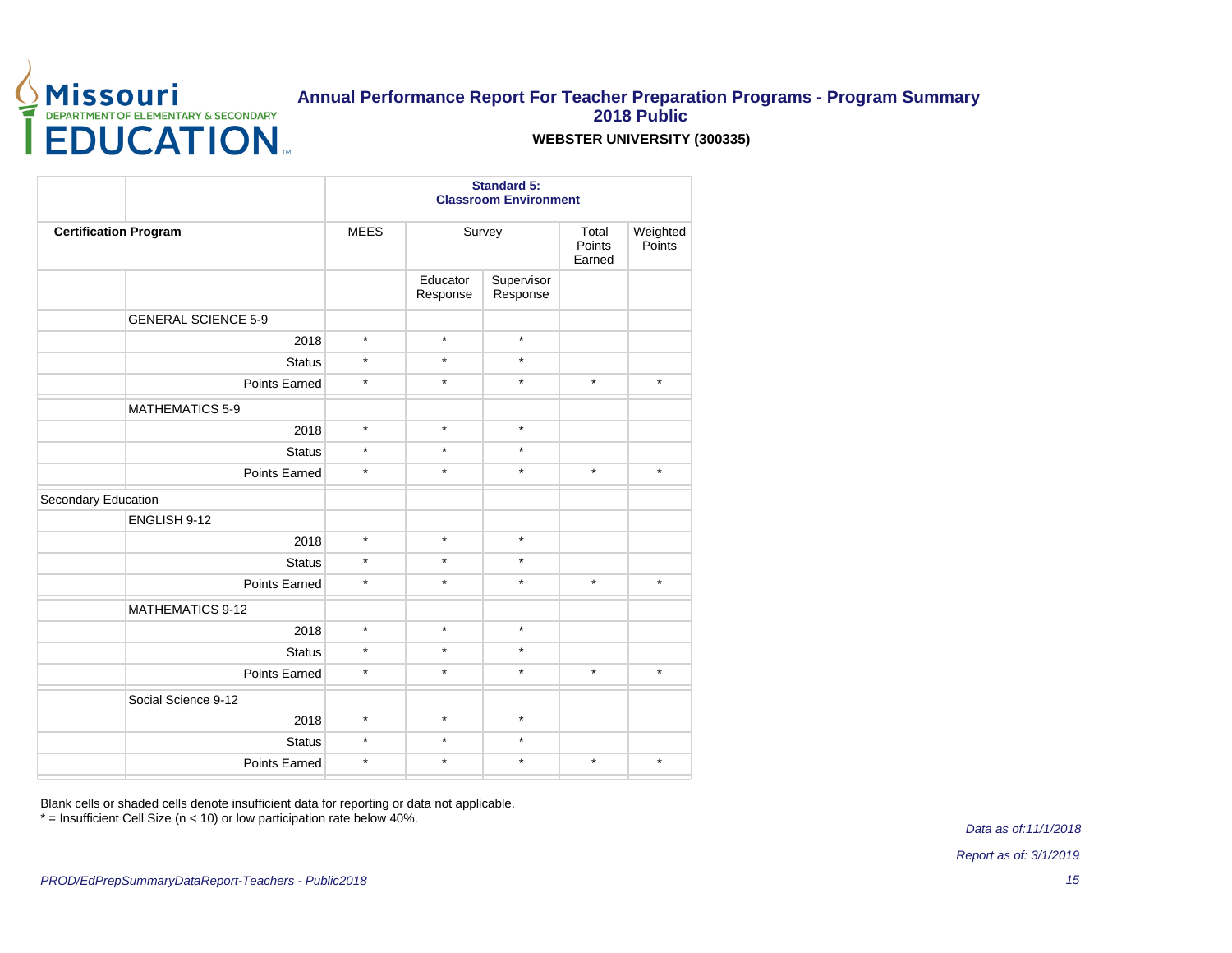

### **WEBSTER UNIVERSITY (300335)**

|                                           |             | <b>Classroom Environment</b> |                        |                                  |                    |
|-------------------------------------------|-------------|------------------------------|------------------------|----------------------------------|--------------------|
| <b>Certification Program</b>              | <b>MEES</b> |                              | Survey                 | Total<br><b>Points</b><br>Earned | Weighted<br>Points |
|                                           |             | Educator<br>Response         | Supervisor<br>Response |                                  |                    |
| Special Education                         |             |                              |                        |                                  |                    |
| <b>MILD/MOD CROSS</b><br>CATEGORICAL K-12 |             |                              |                        |                                  |                    |
| 2018                                      | 2.59        |                              |                        |                                  |                    |
| <b>Status</b>                             | 2.59        |                              |                        |                                  |                    |
| Points Earned                             | 10.00       | $\star$                      | $\star$                | 10.00                            | 15.00              |

Blank cells or shaded cells denote insufficient data for reporting or data not applicable. \* = Insufficient Cell Size (n < 10) or low participation rate below 40%.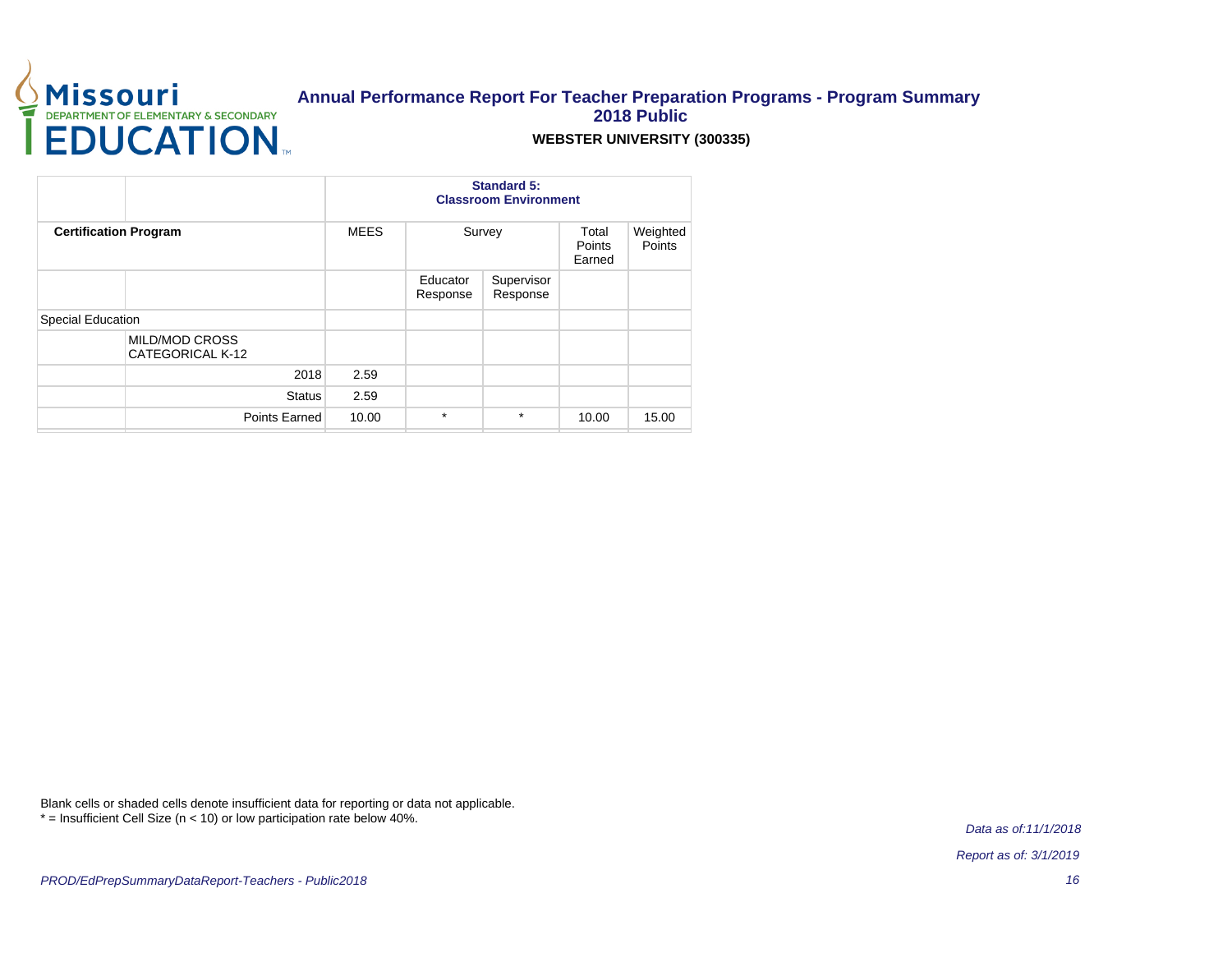

### **WEBSTER UNIVERSITY (300335)**

|                                           |             | <b>Standard 6:</b><br><b>Effective Communication</b> |                        |                           |                    |  |
|-------------------------------------------|-------------|------------------------------------------------------|------------------------|---------------------------|--------------------|--|
| <b>Certification Program</b>              | <b>MEES</b> | Survey                                               |                        | Total<br>Points<br>Earned | Weighted<br>Points |  |
|                                           |             | Educator<br>Response                                 | Supervisor<br>Response |                           |                    |  |
| Early Childhood Education                 |             |                                                      |                        |                           |                    |  |
| <b>EARLY CHILDHOOD EDUCATION</b><br>$B-3$ |             |                                                      |                        |                           |                    |  |
| 2018                                      | $\star$     | $\star$                                              | $\star$                |                           |                    |  |
| <b>Status</b>                             | $\star$     | $\star$                                              | $\star$                |                           |                    |  |
| Points Earned                             | $\star$     | $\star$                                              | $\star$                | $\star$                   | $^\star$           |  |
| <b>Elementary Education</b>               |             |                                                      |                        |                           |                    |  |
| Elementary Education 1-6                  |             |                                                      |                        |                           |                    |  |
| 2018                                      | $\star$     | $\star$                                              | $\star$                |                           |                    |  |
| <b>Status</b>                             | $\star$     | $\star$                                              | $\star$                |                           |                    |  |
| Points Earned                             | $\star$     | $\star$                                              | $\star$                | $\star$                   | $\star$            |  |
| Grades K-12                               |             |                                                      |                        |                           |                    |  |
| MUSIC - VOCAL K-12                        |             |                                                      |                        |                           |                    |  |
| 2018                                      | $\star$     | $\star$                                              | $\star$                |                           |                    |  |
| <b>Status</b>                             | $\star$     | $\star$                                              | $\star$                |                           |                    |  |
| <b>Points Earned</b>                      | $\star$     | $\star$                                              | $\star$                | $\star$                   | $\star$            |  |
| SPANISH K-12                              |             |                                                      |                        |                           |                    |  |
| 2018                                      | $\star$     | $\star$                                              | $\star$                |                           |                    |  |
| <b>Status</b>                             | $\star$     | $\star$                                              | $\star$                |                           |                    |  |
| <b>Points Earned</b>                      | $\star$     | $\star$                                              | $\star$                | $\star$                   | $\star$            |  |
| Middle School Education                   |             |                                                      |                        |                           |                    |  |

Blank cells or shaded cells denote insufficient data for reporting or data not applicable. \* = Insufficient Cell Size (n < 10) or low participation rate below 40%.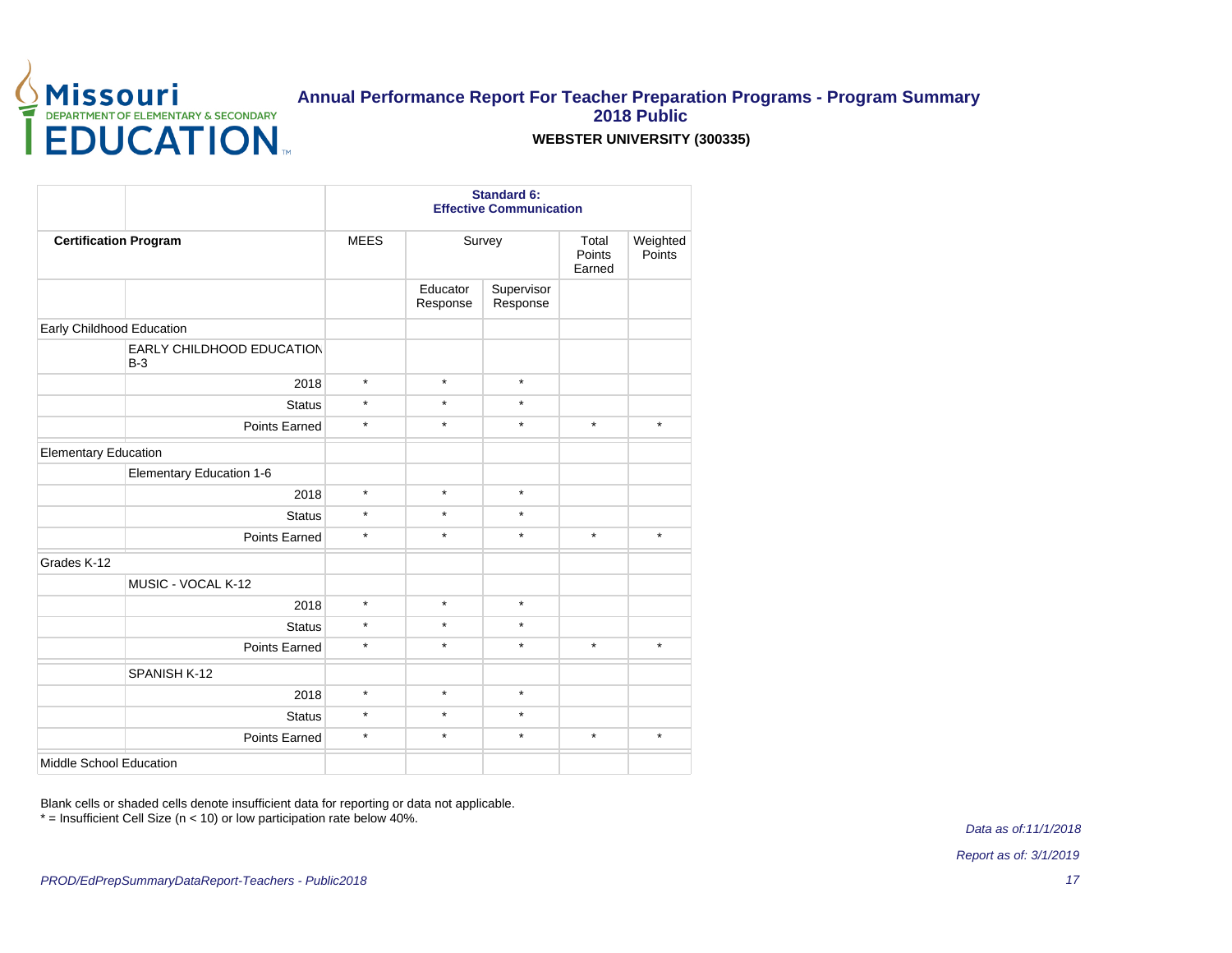

### **WEBSTER UNIVERSITY (300335)**

|                              |             |                      | <b>Standard 6:</b><br><b>Effective Communication</b> |         |                    |  |  |
|------------------------------|-------------|----------------------|------------------------------------------------------|---------|--------------------|--|--|
| <b>Certification Program</b> | <b>MEES</b> |                      | Survey                                               |         | Weighted<br>Points |  |  |
|                              |             | Educator<br>Response | Supervisor<br>Response                               |         |                    |  |  |
| <b>GENERAL SCIENCE 5-9</b>   |             |                      |                                                      |         |                    |  |  |
| 2018                         | $\star$     | $\star$              | $\star$                                              |         |                    |  |  |
| <b>Status</b>                | $\star$     | $\star$              | $\star$                                              |         |                    |  |  |
| Points Earned                | $\star$     | $\star$              | $\star$                                              | $\star$ | $\star$            |  |  |
| <b>MATHEMATICS 5-9</b>       |             |                      |                                                      |         |                    |  |  |
| 2018                         | $\star$     | $\star$              | $\star$                                              |         |                    |  |  |
| <b>Status</b>                | $\star$     | $\star$              | $\star$                                              |         |                    |  |  |
| Points Earned                | $\star$     | $\star$              | $\star$                                              | $\star$ | $\star$            |  |  |
| Secondary Education          |             |                      |                                                      |         |                    |  |  |
| ENGLISH 9-12                 |             |                      |                                                      |         |                    |  |  |
| 2018                         | $\star$     | $\star$              | $\star$                                              |         |                    |  |  |
| <b>Status</b>                | $\star$     | $\star$              | $\star$                                              |         |                    |  |  |
| <b>Points Earned</b>         | $\star$     | $\star$              | $\star$                                              | $\star$ | $\star$            |  |  |
| <b>MATHEMATICS 9-12</b>      |             |                      |                                                      |         |                    |  |  |
| 2018                         | $\star$     | $\star$              | $\star$                                              |         |                    |  |  |
| <b>Status</b>                | $\star$     | $\star$              | $\star$                                              |         |                    |  |  |
| Points Earned                | $\star$     | $\star$              | $\star$                                              | $\star$ | $\star$            |  |  |
| Social Science 9-12          |             |                      |                                                      |         |                    |  |  |
| 2018                         | $\star$     | $\star$              | $\star$                                              |         |                    |  |  |
| <b>Status</b>                | $\star$     | $\star$              | $\star$                                              |         |                    |  |  |
| Points Earned                | $\star$     | $\star$              | $\star$                                              | $\star$ | $\star$            |  |  |
|                              |             |                      |                                                      |         |                    |  |  |

Blank cells or shaded cells denote insufficient data for reporting or data not applicable.

\* = Insufficient Cell Size (n < 10) or low participation rate below 40%.

Data as of:11/1/2018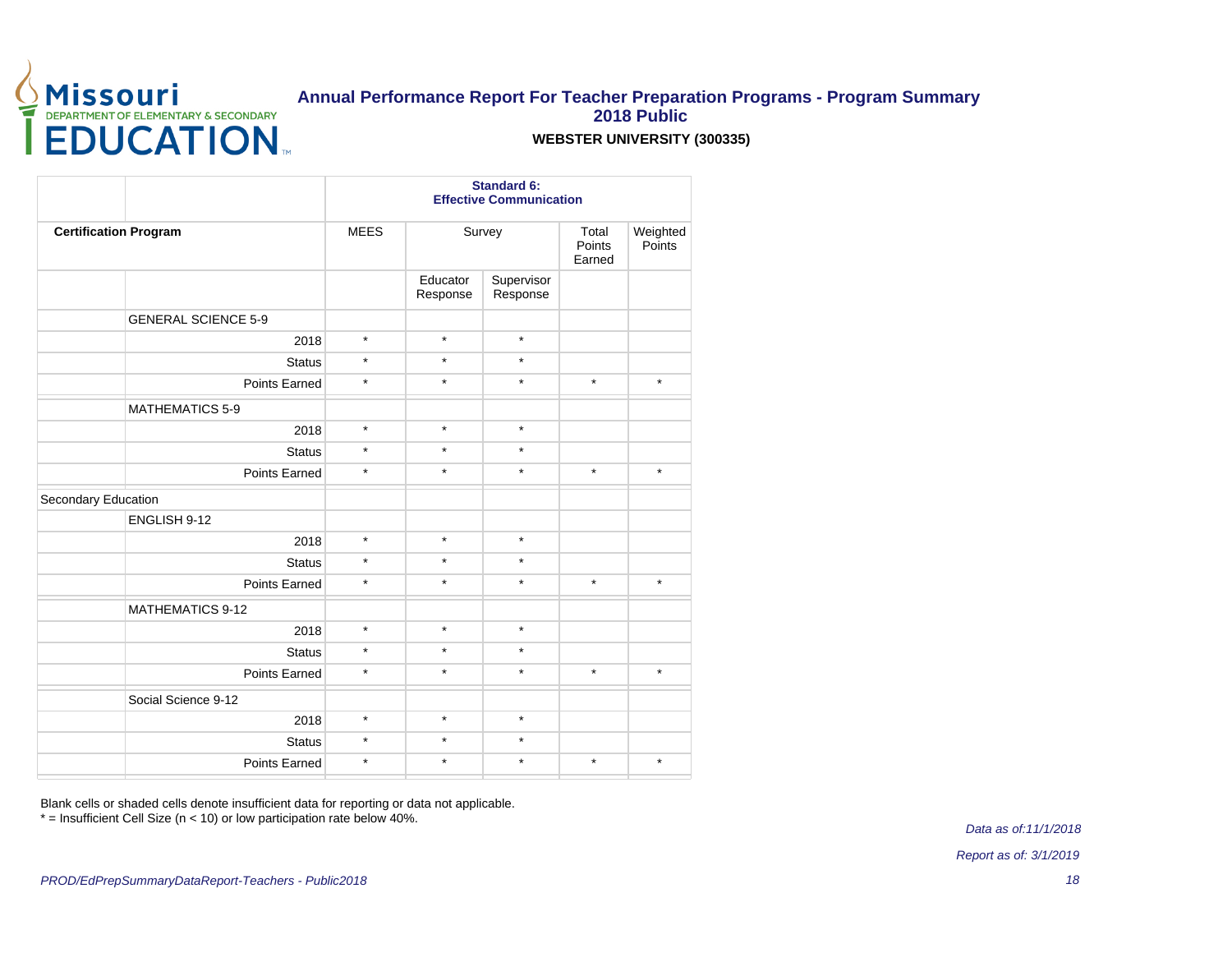

### **WEBSTER UNIVERSITY (300335)**

|                              |                                    |             | <b>Effective Communication</b> |                        |                                  |                    |
|------------------------------|------------------------------------|-------------|--------------------------------|------------------------|----------------------------------|--------------------|
| <b>Certification Program</b> |                                    | <b>MEES</b> |                                | Survey                 | Total<br><b>Points</b><br>Earned | Weighted<br>Points |
|                              |                                    |             | Educator<br>Response           | Supervisor<br>Response |                                  |                    |
| Special Education            |                                    |             |                                |                        |                                  |                    |
|                              | MILD/MOD CROSS<br>CATEGORICAL K-12 |             |                                |                        |                                  |                    |
|                              | 2018                               | 2.77        |                                |                        |                                  |                    |
|                              | <b>Status</b>                      | 2.77        |                                |                        |                                  |                    |
|                              | Points Earned                      | 10.00       | $\star$                        | $\star$                | 10.00                            | 3.00               |

Blank cells or shaded cells denote insufficient data for reporting or data not applicable. \* = Insufficient Cell Size (n < 10) or low participation rate below 40%.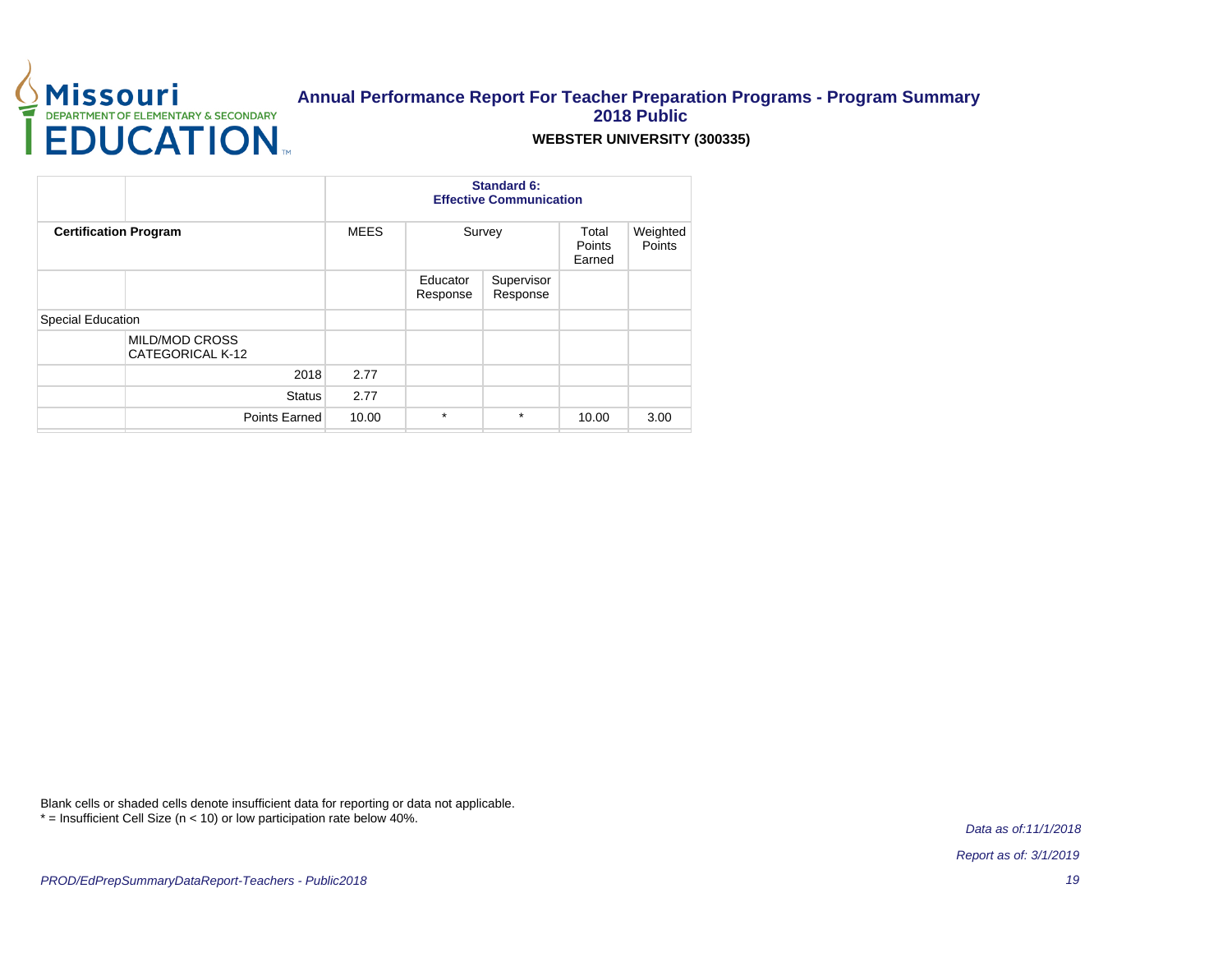

### **WEBSTER UNIVERSITY (300335)**

|                                    |             | <b>Standard 7:</b><br><b>Assessment &amp; Data Analysis</b> |                        |                           |                    |  |
|------------------------------------|-------------|-------------------------------------------------------------|------------------------|---------------------------|--------------------|--|
| <b>Certification Program</b>       | <b>MEES</b> | Survey                                                      |                        | Total<br>Points<br>Earned | Weighted<br>Points |  |
|                                    |             | Educator<br>Response                                        | Supervisor<br>Response |                           |                    |  |
| Early Childhood Education          |             |                                                             |                        |                           |                    |  |
| EARLY CHILDHOOD EDUCATION<br>$B-3$ |             |                                                             |                        |                           |                    |  |
| 2018                               | $\star$     | $\star$                                                     | $\star$                |                           |                    |  |
| <b>Status</b>                      | $\star$     | $\star$                                                     | $\star$                |                           |                    |  |
| <b>Points Earned</b>               | $\star$     | $\star$                                                     | $\star$                | $\star$                   | $\star$            |  |
| <b>Elementary Education</b>        |             |                                                             |                        |                           |                    |  |
| Elementary Education 1-6           |             |                                                             |                        |                           |                    |  |
| 2018                               | $\star$     | $\star$                                                     | $\star$                |                           |                    |  |
| <b>Status</b>                      | $\star$     | $\star$                                                     | $\star$                |                           |                    |  |
| Points Earned                      | $\star$     | $\star$                                                     | $\star$                | $\star$                   | $\star$            |  |
| Grades K-12                        |             |                                                             |                        |                           |                    |  |
| MUSIC - VOCAL K-12                 |             |                                                             |                        |                           |                    |  |
| 2018                               | $\star$     | $\star$                                                     | $\star$                |                           |                    |  |
| <b>Status</b>                      | $\star$     | $\star$                                                     | $\star$                |                           |                    |  |
| <b>Points Earned</b>               | $\star$     | $\star$                                                     | $\star$                | $\star$                   | $\star$            |  |
| SPANISH K-12                       |             |                                                             |                        |                           |                    |  |
| 2018                               | $\star$     | $\star$                                                     | $\star$                |                           |                    |  |
| <b>Status</b>                      | $\star$     | $\star$                                                     | $\star$                |                           |                    |  |
| Points Earned                      | $\star$     | $\star$                                                     | $\star$                | $\star$                   | $\star$            |  |
| Middle School Education            |             |                                                             |                        |                           |                    |  |

Blank cells or shaded cells denote insufficient data for reporting or data not applicable. \* = Insufficient Cell Size (n < 10) or low participation rate below 40%.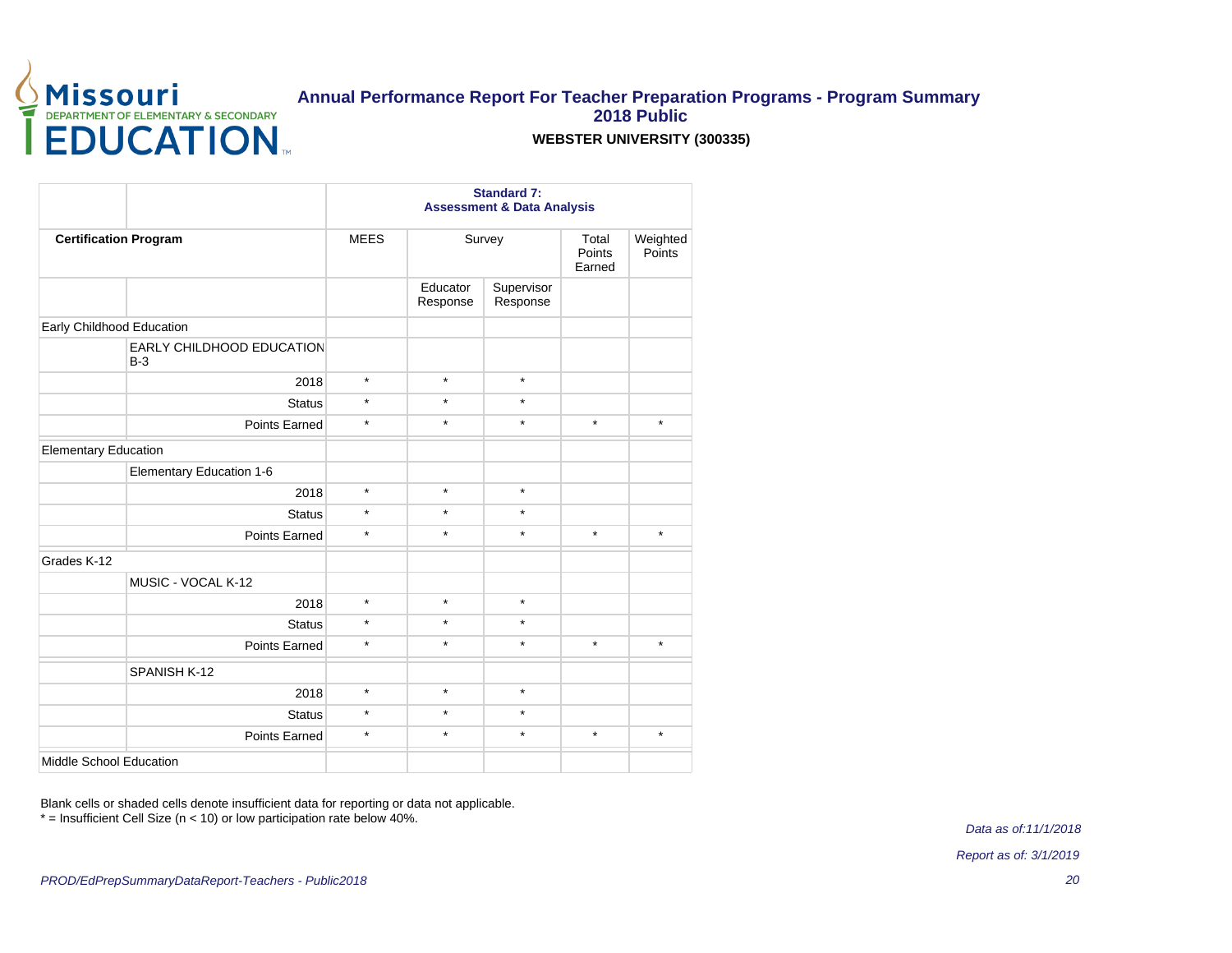

### **WEBSTER UNIVERSITY (300335)**

|                              | <b>Assessment &amp; Data Analysis</b> |                      |                        |                           |                    |
|------------------------------|---------------------------------------|----------------------|------------------------|---------------------------|--------------------|
| <b>Certification Program</b> | <b>MEES</b>                           | Survey               |                        | Total<br>Points<br>Earned | Weighted<br>Points |
|                              |                                       | Educator<br>Response | Supervisor<br>Response |                           |                    |
| <b>GENERAL SCIENCE 5-9</b>   |                                       |                      |                        |                           |                    |
|                              | $\star$<br>2018                       | $\star$              | $^\star$               |                           |                    |
| <b>Status</b>                | $\star$                               | $\star$              | $\star$                |                           |                    |
| <b>Points Earned</b>         | $\star$                               | $\star$              | $\star$                | $\star$                   | $\star$            |
| <b>MATHEMATICS 5-9</b>       |                                       |                      |                        |                           |                    |
|                              | $\star$<br>2018                       | $\star$              | $\star$                |                           |                    |
|                              | $\star$<br><b>Status</b>              | $\star$              | $\star$                |                           |                    |
| Points Earned                | $\star$                               | $\star$              | $^\star$               | $\star$                   | $\star$            |
| Secondary Education          |                                       |                      |                        |                           |                    |
| ENGLISH 9-12                 |                                       |                      |                        |                           |                    |
|                              | $\star$<br>2018                       | $\star$              | $\star$                |                           |                    |
| <b>Status</b>                | $\star$                               | $\star$              | $\star$                |                           |                    |
| Points Earned                | $\star$                               | $\star$              | $^\star$               | $\star$                   | $\star$            |
| <b>MATHEMATICS 9-12</b>      |                                       |                      |                        |                           |                    |
|                              | $\star$<br>2018                       | $\star$              | $^\star$               |                           |                    |
| <b>Status</b>                | $\star$                               | $\star$              | $\star$                |                           |                    |
| Points Earned                | $\star$                               | $\star$              | $\star$                | $\star$                   | $\star$            |
| Social Science 9-12          |                                       |                      |                        |                           |                    |
|                              | $\star$<br>2018                       | $\star$              | $\star$                |                           |                    |
| <b>Status</b>                | $\star$                               | $\star$              | $\star$                |                           |                    |
| Points Earned                | $\star$                               | $\star$              | $\star$                | $\star$                   | $\star$            |
|                              |                                       |                      |                        |                           |                    |

Blank cells or shaded cells denote insufficient data for reporting or data not applicable.

\* = Insufficient Cell Size (n < 10) or low participation rate below 40%.

Data as of:11/1/2018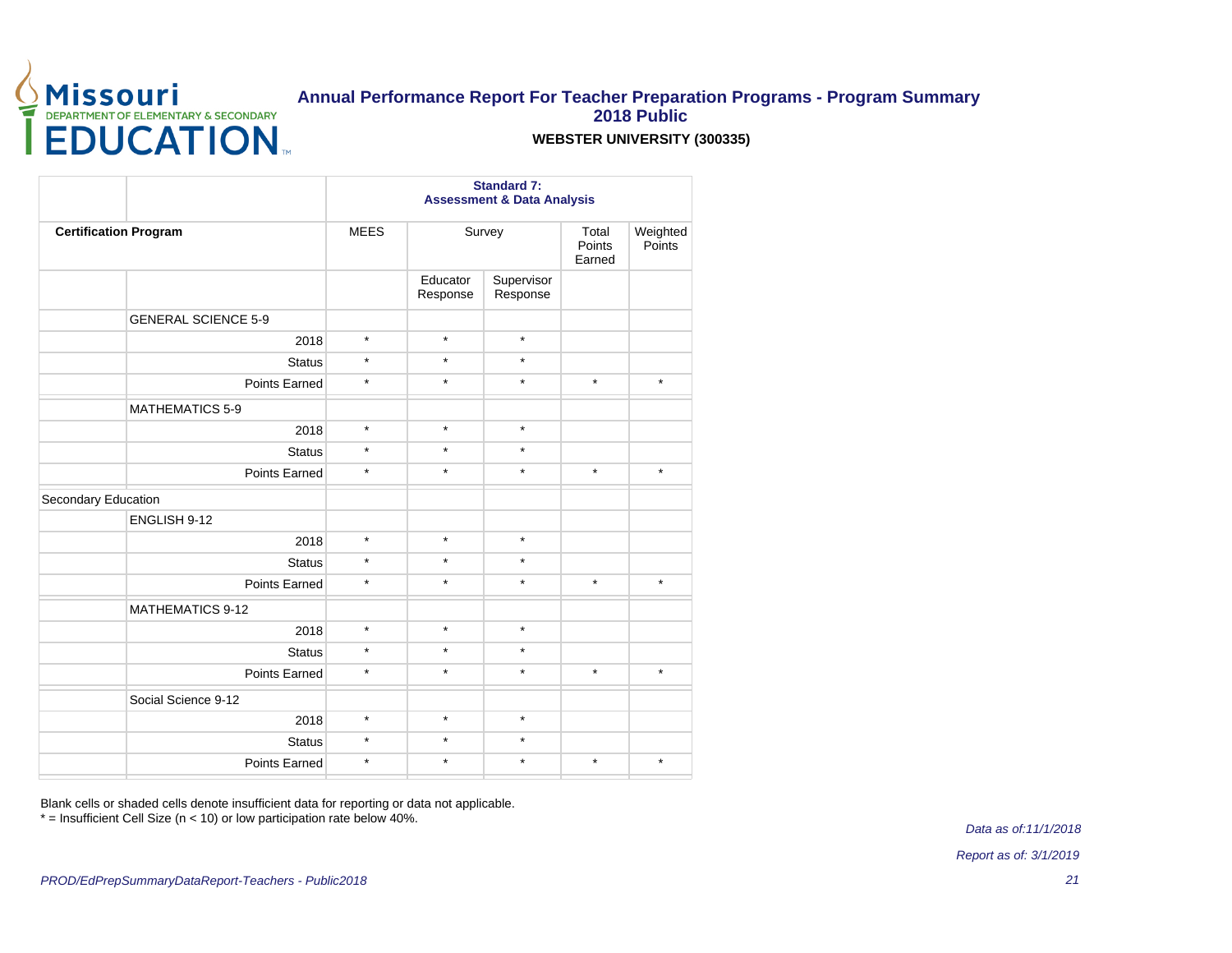

### **WEBSTER UNIVERSITY (300335)**

|                                           |             | <b>Standard 7:</b><br><b>Assessment &amp; Data Analysis</b> |                        |                           |                    |  |  |
|-------------------------------------------|-------------|-------------------------------------------------------------|------------------------|---------------------------|--------------------|--|--|
| <b>Certification Program</b>              | <b>MEES</b> |                                                             | Survey                 | Total<br>Points<br>Earned | Weighted<br>Points |  |  |
|                                           |             | Educator<br>Response                                        | Supervisor<br>Response |                           |                    |  |  |
| Special Education                         |             |                                                             |                        |                           |                    |  |  |
| <b>MILD/MOD CROSS</b><br>CATEGORICAL K-12 |             |                                                             |                        |                           |                    |  |  |
| 2018                                      | 2.77        |                                                             |                        |                           |                    |  |  |
| <b>Status</b>                             | 2.77        |                                                             |                        |                           |                    |  |  |
| Points Earned                             | 10.00       | $\star$                                                     | $\star$                | 10.00                     | 17.00              |  |  |

Blank cells or shaded cells denote insufficient data for reporting or data not applicable. \* = Insufficient Cell Size (n < 10) or low participation rate below 40%.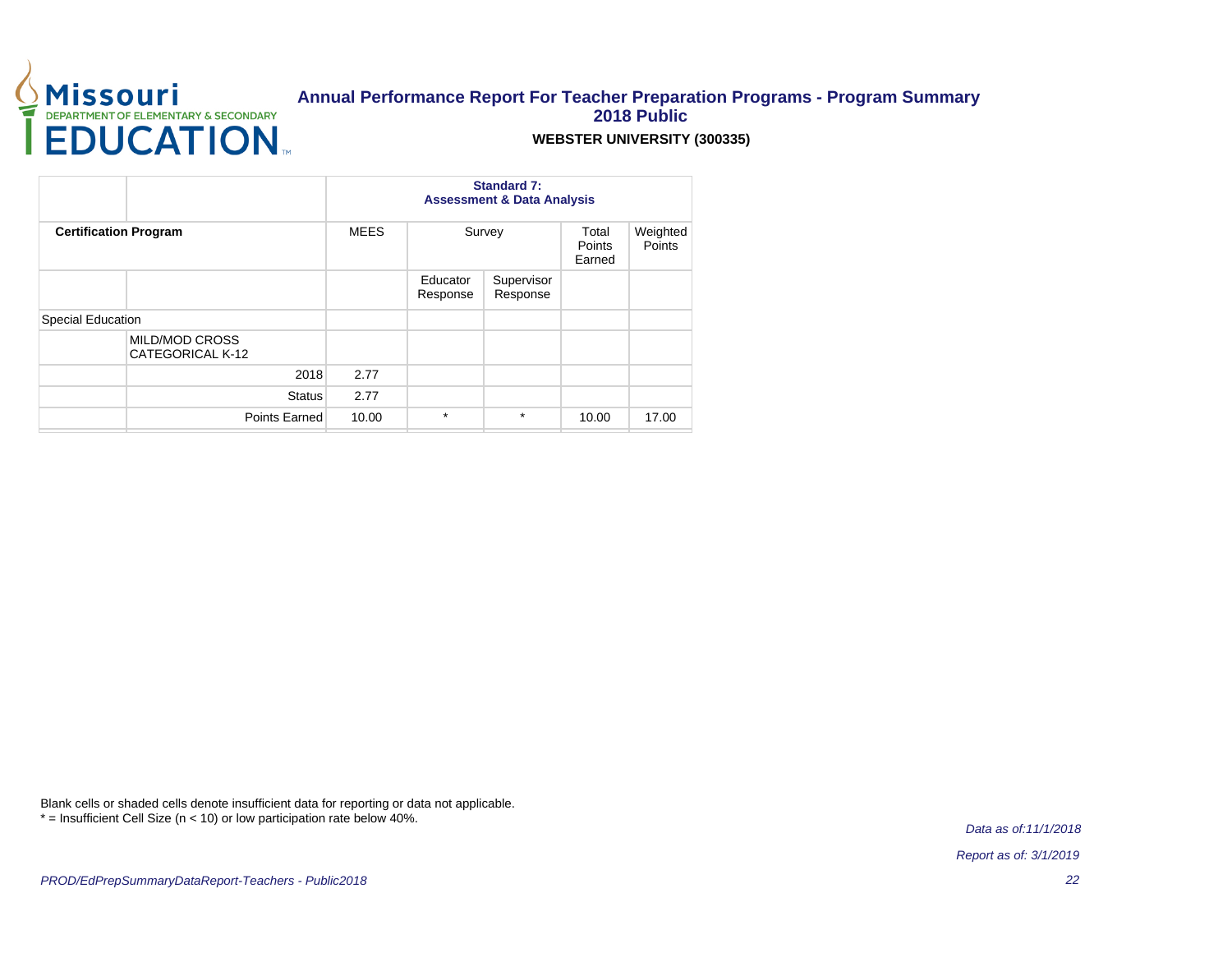

### **WEBSTER UNIVERSITY (300335)**

|                                    | <b>Standard 8:</b><br><b>Professionalism</b> |                      |                        |         |                    |  |
|------------------------------------|----------------------------------------------|----------------------|------------------------|---------|--------------------|--|
| <b>Certification Program</b>       | <b>MEES</b>                                  |                      | Survey                 |         | Weighted<br>Points |  |
|                                    |                                              | Educator<br>Response | Supervisor<br>Response |         |                    |  |
| Early Childhood Education          |                                              |                      |                        |         |                    |  |
| EARLY CHILDHOOD EDUCATION<br>$B-3$ |                                              |                      |                        |         |                    |  |
| 2018                               | $\star$                                      | $\star$              | $\star$                |         |                    |  |
| <b>Status</b>                      | $\star$                                      | $\star$              | $\star$                |         |                    |  |
| Points Earned                      | $\star$                                      | $\star$              | $\star$                | $\star$ | $\star$            |  |
| <b>Elementary Education</b>        |                                              |                      |                        |         |                    |  |
| Elementary Education 1-6           |                                              |                      |                        |         |                    |  |
| 2018                               | $\star$                                      | $\star$              | $\star$                |         |                    |  |
| <b>Status</b>                      | $\star$                                      | $\star$              | $\star$                |         |                    |  |
| Points Earned                      | $\star$                                      | $\star$              | $\star$                | $\star$ | $\star$            |  |
| Grades K-12                        |                                              |                      |                        |         |                    |  |
| MUSIC - VOCAL K-12                 |                                              |                      |                        |         |                    |  |
| 2018                               | $\star$                                      | $\star$              | $\star$                |         |                    |  |
| <b>Status</b>                      | $\star$                                      | $\star$              | $\star$                |         |                    |  |
| Points Earned                      | $\star$                                      | $\star$              | $\star$                | $\star$ | $\star$            |  |
| SPANISH K-12                       |                                              |                      |                        |         |                    |  |
| 2018                               | $\star$                                      | $\star$              | $\star$                |         |                    |  |
| <b>Status</b>                      | $\star$                                      | $\star$              | $\star$                |         |                    |  |
| Points Earned                      | $\star$                                      | $\star$              | $\star$                | $\star$ | $\star$            |  |
| Middle School Education            |                                              |                      |                        |         |                    |  |

Blank cells or shaded cells denote insufficient data for reporting or data not applicable. \* = Insufficient Cell Size (n < 10) or low participation rate below 40%.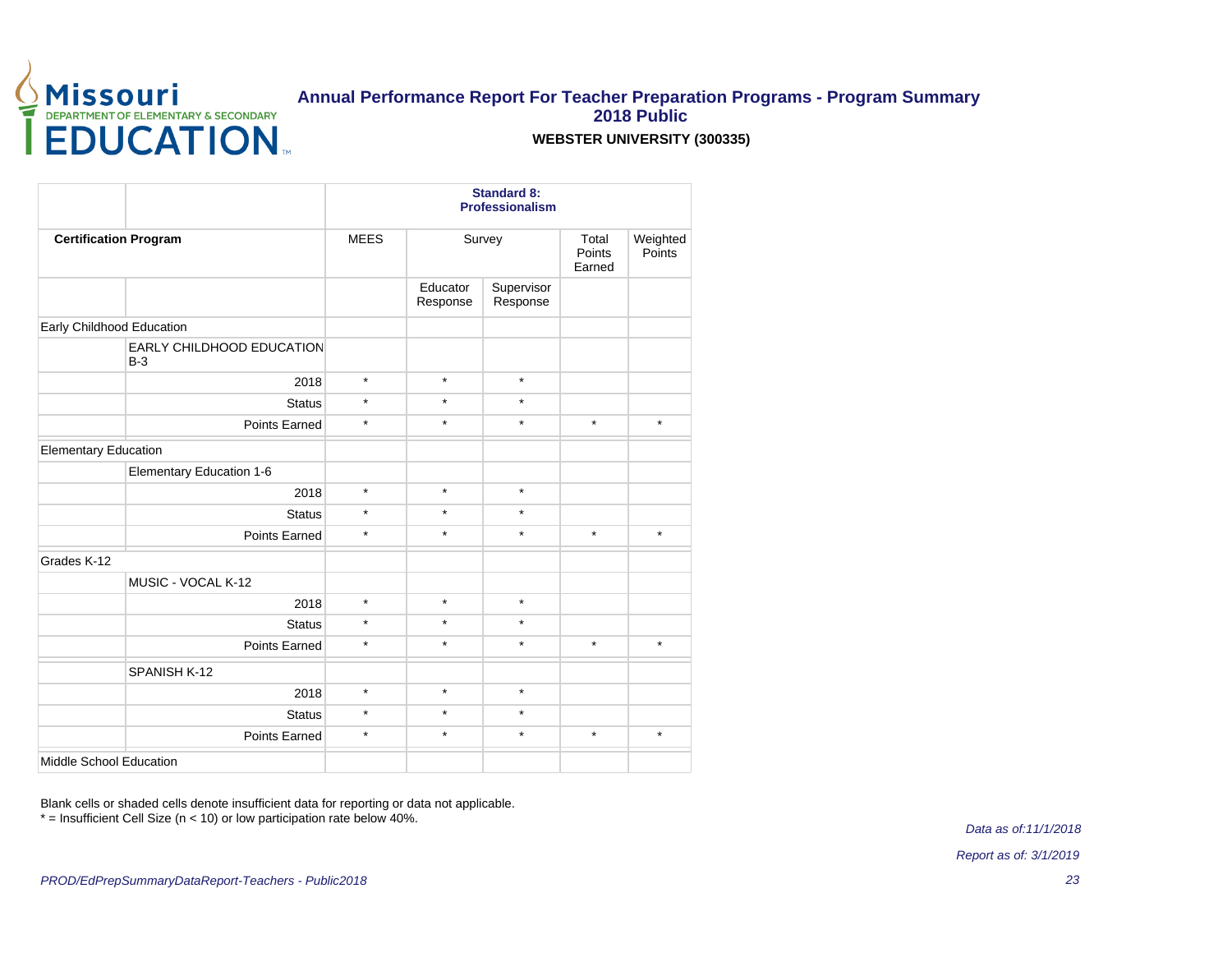

### **WEBSTER UNIVERSITY (300335)**

|                              |                          | <b>Standard 8:</b><br><b>Professionalism</b> |                        |                           |                    |  |  |
|------------------------------|--------------------------|----------------------------------------------|------------------------|---------------------------|--------------------|--|--|
| <b>Certification Program</b> | <b>MEES</b>              | Survey                                       |                        | Total<br>Points<br>Earned | Weighted<br>Points |  |  |
|                              |                          | Educator<br>Response                         | Supervisor<br>Response |                           |                    |  |  |
| <b>GENERAL SCIENCE 5-9</b>   |                          |                                              |                        |                           |                    |  |  |
|                              | $\star$<br>2018          | $\star$                                      | $\star$                |                           |                    |  |  |
|                              | $\star$<br><b>Status</b> | $\star$                                      | $\star$                |                           |                    |  |  |
| <b>Points Earned</b>         | $\star$                  | $\star$                                      | $\star$                | $\star$                   | $\star$            |  |  |
| <b>MATHEMATICS 5-9</b>       |                          |                                              |                        |                           |                    |  |  |
|                              | $\star$<br>2018          | $\star$                                      | $\star$                |                           |                    |  |  |
|                              | $\star$<br><b>Status</b> | $\star$                                      | $\star$                |                           |                    |  |  |
| Points Earned                | $\star$                  | $\star$                                      | $\star$                | $\star$                   | $\star$            |  |  |
| Secondary Education          |                          |                                              |                        |                           |                    |  |  |
| ENGLISH 9-12                 |                          |                                              |                        |                           |                    |  |  |
|                              | $\star$<br>2018          | $\star$                                      | $\star$                |                           |                    |  |  |
|                              | $\star$<br><b>Status</b> | $\star$                                      | $\star$                |                           |                    |  |  |
| <b>Points Earned</b>         | $\star$                  | $\star$                                      | $\star$                | $\star$                   | $\star$            |  |  |
| <b>MATHEMATICS 9-12</b>      |                          |                                              |                        |                           |                    |  |  |
|                              | $\star$<br>2018          | $\star$                                      | $\star$                |                           |                    |  |  |
|                              | $\star$<br><b>Status</b> | $\star$                                      | $\star$                |                           |                    |  |  |
| Points Earned                | $\star$                  | $\star$                                      | $\star$                | $\star$                   | $\star$            |  |  |
| Social Science 9-12          |                          |                                              |                        |                           |                    |  |  |
|                              | $\star$<br>2018          | $\star$                                      | $\star$                |                           |                    |  |  |
|                              | $\star$<br><b>Status</b> | $\star$                                      | $\star$                |                           |                    |  |  |
| Points Earned                | $\star$                  | $\star$                                      | $\star$                | $\star$                   | $\star$            |  |  |
|                              |                          |                                              |                        |                           |                    |  |  |

Blank cells or shaded cells denote insufficient data for reporting or data not applicable.

\* = Insufficient Cell Size (n < 10) or low participation rate below 40%.

Data as of:11/1/2018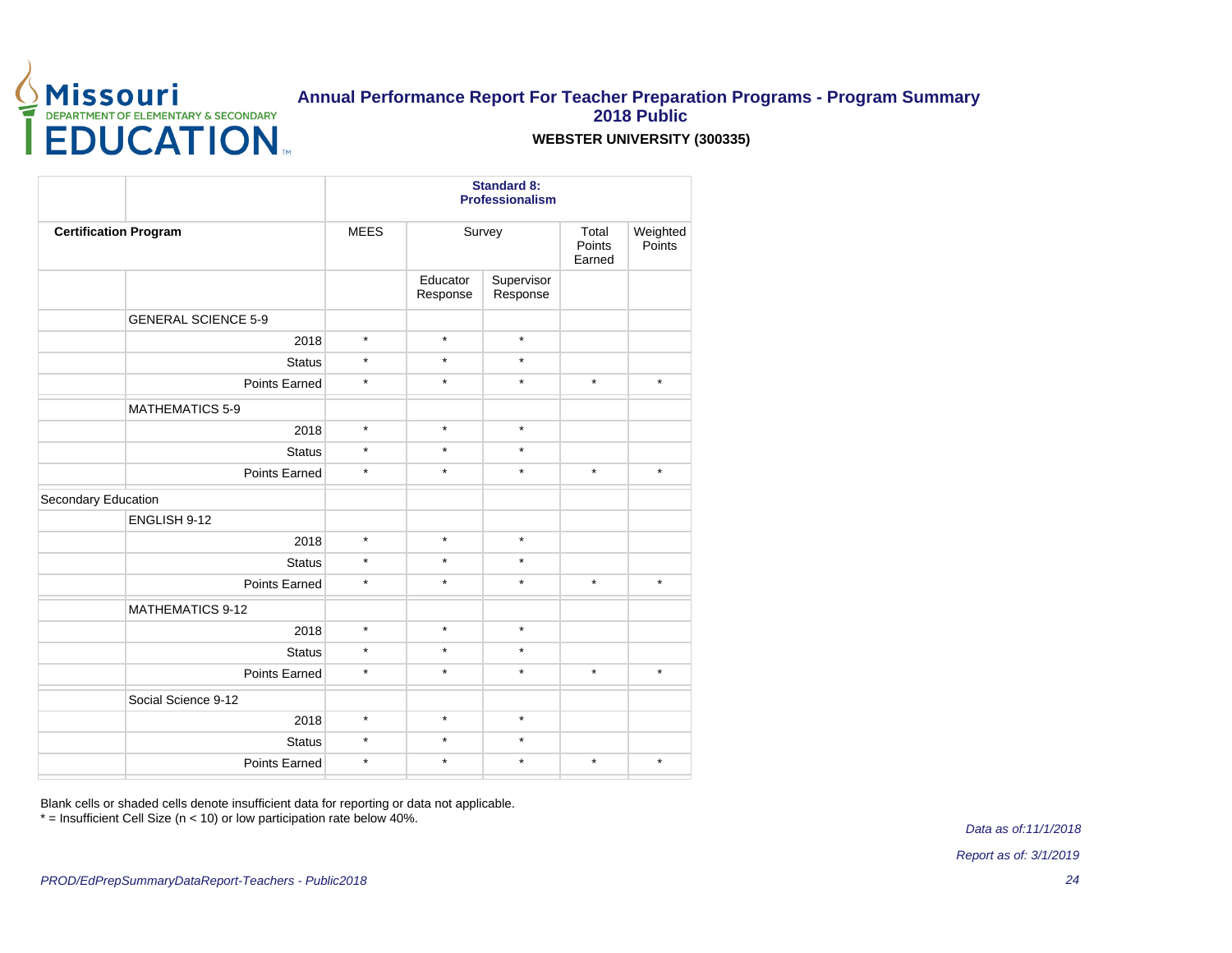

### **WEBSTER UNIVERSITY (300335)**

|                                           |             | <b>Standard 8:</b><br>Professionalism |                        |                           |                    |  |  |
|-------------------------------------------|-------------|---------------------------------------|------------------------|---------------------------|--------------------|--|--|
| <b>Certification Program</b>              | <b>MEES</b> | Survey                                |                        | Total<br>Points<br>Earned | Weighted<br>Points |  |  |
|                                           |             | Educator<br>Response                  | Supervisor<br>Response |                           |                    |  |  |
| Special Education                         |             |                                       |                        |                           |                    |  |  |
| <b>MILD/MOD CROSS</b><br>CATEGORICAL K-12 |             |                                       |                        |                           |                    |  |  |
| 2018                                      | 2.73        |                                       |                        |                           |                    |  |  |
| <b>Status</b>                             | 2.73        |                                       |                        |                           |                    |  |  |
| Points Earned                             | 10.00       | $\star$                               | $\star$                | 10.00                     | 3.00               |  |  |

Blank cells or shaded cells denote insufficient data for reporting or data not applicable. \* = Insufficient Cell Size (n < 10) or low participation rate below 40%.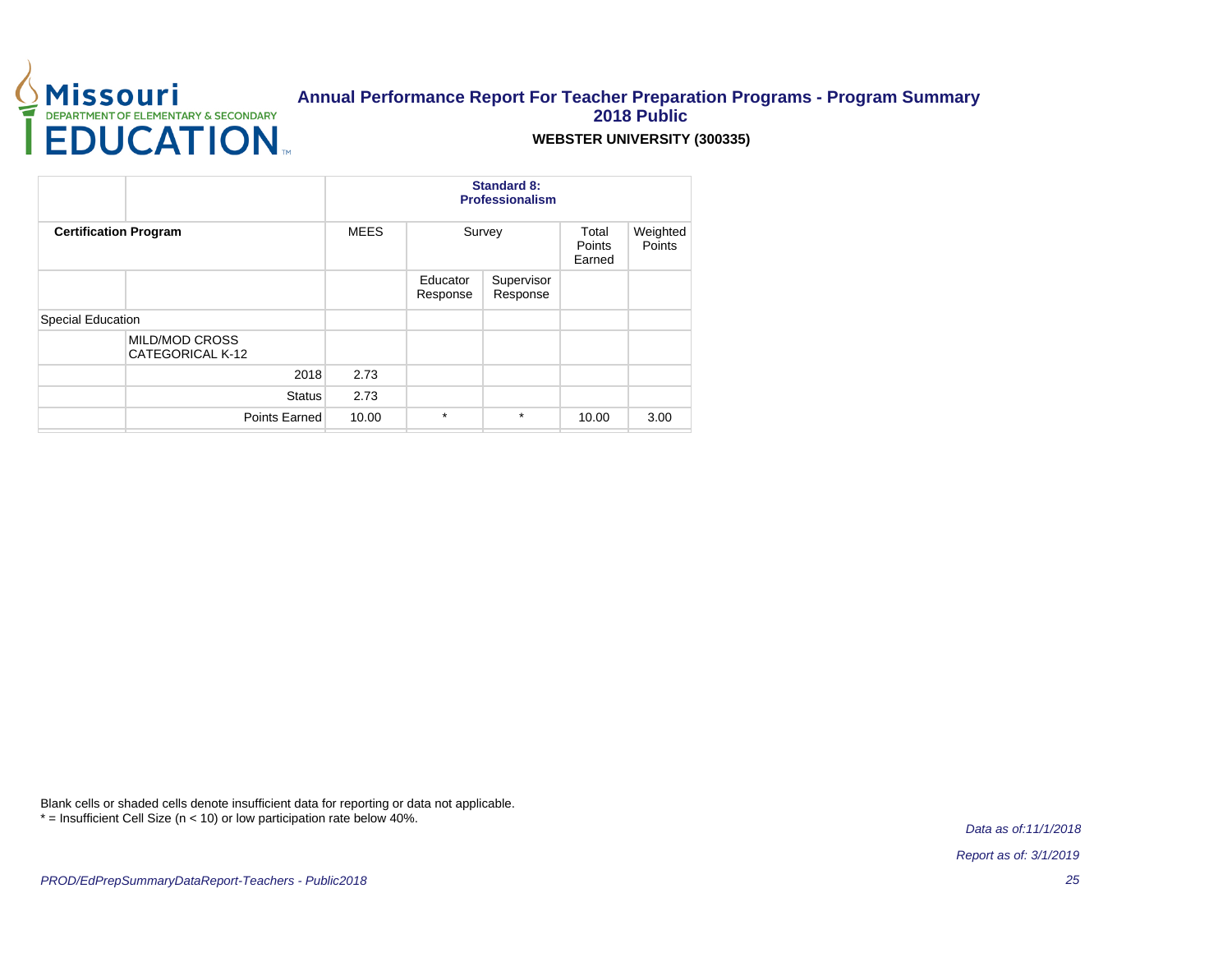

### **WEBSTER UNIVERSITY (300335)**

|                                           | <b>Standard 9:</b><br><b>Professional Collaboration</b> |                      |                        |                           |                    |  |
|-------------------------------------------|---------------------------------------------------------|----------------------|------------------------|---------------------------|--------------------|--|
| <b>Certification Program</b>              | <b>MEES</b>                                             | Survey               |                        | Total<br>Points<br>Earned | Weighted<br>Points |  |
|                                           |                                                         | Educator<br>Response | Supervisor<br>Response |                           |                    |  |
| Early Childhood Education                 |                                                         |                      |                        |                           |                    |  |
| <b>EARLY CHILDHOOD EDUCATION</b><br>$B-3$ |                                                         |                      |                        |                           |                    |  |
| 2018                                      | $\star$                                                 | $\star$              | $\star$                |                           |                    |  |
| <b>Status</b>                             | $\star$                                                 | $\star$              | $\star$                |                           |                    |  |
| <b>Points Earned</b>                      | $\star$                                                 | $\star$              | $\star$                | $\star$                   | $\star$            |  |
| <b>Elementary Education</b>               |                                                         |                      |                        |                           |                    |  |
| Elementary Education 1-6                  |                                                         |                      |                        |                           |                    |  |
| 2018                                      | $\star$                                                 | $\star$              | $\star$                |                           |                    |  |
| <b>Status</b>                             | $\star$                                                 | $\star$              | $\star$                |                           |                    |  |
| Points Earned                             | $\star$                                                 | $\star$              | $\star$                | $\star$                   | $\star$            |  |
| Grades K-12                               |                                                         |                      |                        |                           |                    |  |
| MUSIC - VOCAL K-12                        |                                                         |                      |                        |                           |                    |  |
| 2018                                      | $\star$                                                 | $\star$              | $\star$                |                           |                    |  |
| <b>Status</b>                             | $\star$                                                 | $\star$              | $\star$                |                           |                    |  |
| Points Earned                             | $\star$                                                 | $\star$              | $\star$                | $\star$                   | $\star$            |  |
| SPANISH K-12                              |                                                         |                      |                        |                           |                    |  |
| 2018                                      | $\star$                                                 | $\star$              | $\star$                |                           |                    |  |
| <b>Status</b>                             | $\star$                                                 | $\star$              | $\star$                |                           |                    |  |
| Points Earned                             | $\star$                                                 | $\star$              | $\star$                | $\star$                   | $\star$            |  |
| Middle School Education                   |                                                         |                      |                        |                           |                    |  |

Blank cells or shaded cells denote insufficient data for reporting or data not applicable. \* = Insufficient Cell Size (n < 10) or low participation rate below 40%.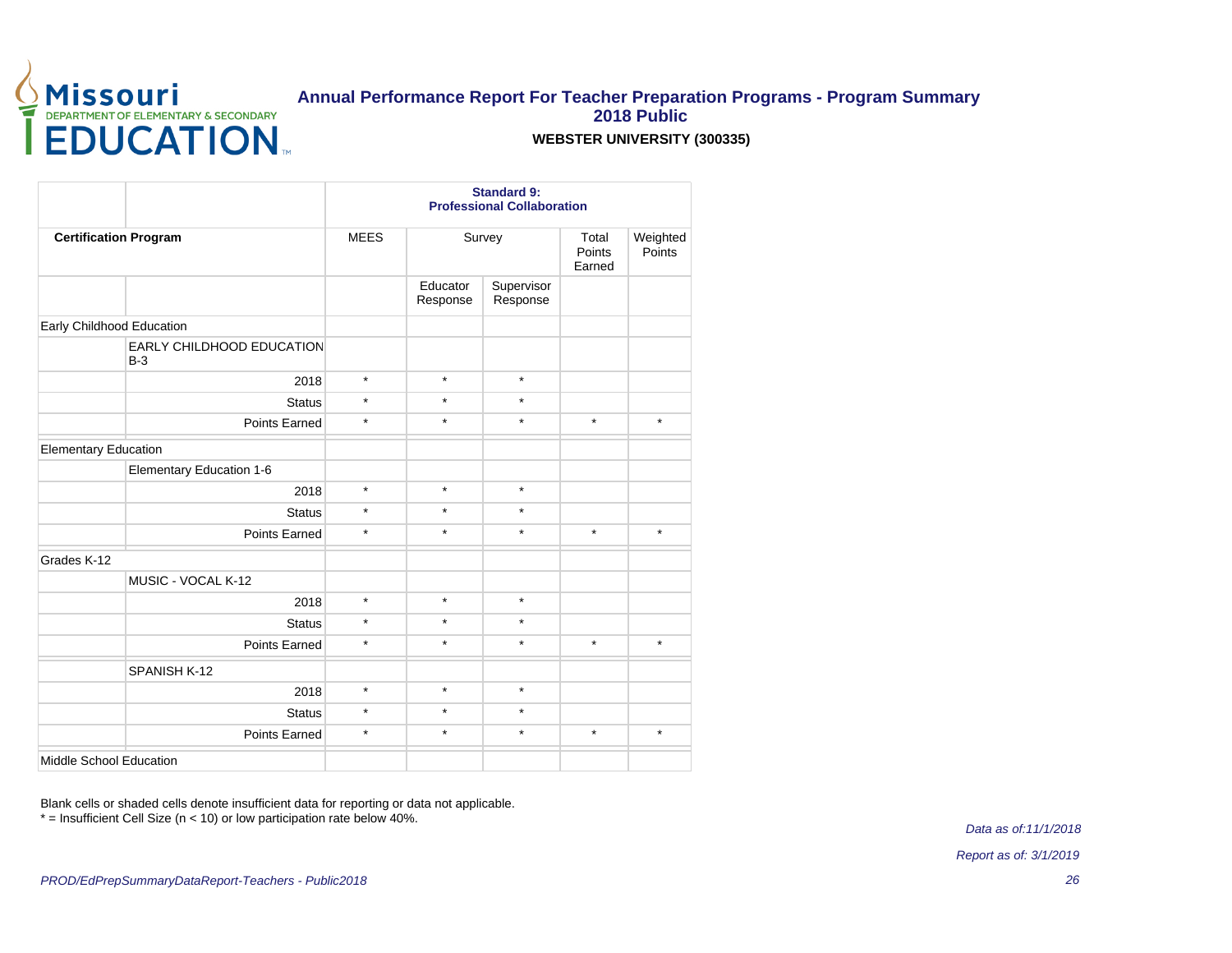

### **WEBSTER UNIVERSITY (300335)**

|                              |                            | <b>Standard 9:</b><br><b>Professional Collaboration</b> |                      |                        |                           |                    |  |  |
|------------------------------|----------------------------|---------------------------------------------------------|----------------------|------------------------|---------------------------|--------------------|--|--|
| <b>Certification Program</b> |                            | <b>MEES</b>                                             | Survey               |                        | Total<br>Points<br>Earned | Weighted<br>Points |  |  |
|                              |                            |                                                         | Educator<br>Response | Supervisor<br>Response |                           |                    |  |  |
|                              | <b>GENERAL SCIENCE 5-9</b> |                                                         |                      |                        |                           |                    |  |  |
|                              | 2018                       | $\star$                                                 | $\star$              | $\star$                |                           |                    |  |  |
|                              | <b>Status</b>              | $\star$                                                 | $\star$              | $\star$                |                           |                    |  |  |
|                              | Points Earned              | $\star$                                                 | $\star$              | $\star$                | $\star$                   | $\star$            |  |  |
|                              | <b>MATHEMATICS 5-9</b>     |                                                         |                      |                        |                           |                    |  |  |
|                              | 2018                       | $\star$                                                 | $\star$              | $\star$                |                           |                    |  |  |
|                              | <b>Status</b>              | $\star$                                                 | $\star$              | $\star$                |                           |                    |  |  |
|                              | Points Earned              | $\star$                                                 | $\star$              | $\star$                | $\star$                   | $\star$            |  |  |
| Secondary Education          |                            |                                                         |                      |                        |                           |                    |  |  |
|                              | ENGLISH 9-12               |                                                         |                      |                        |                           |                    |  |  |
|                              | 2018                       | $\star$                                                 | $\star$              | $\star$                |                           |                    |  |  |
|                              | <b>Status</b>              | $\star$                                                 | $\star$              | $\star$                |                           |                    |  |  |
|                              | <b>Points Earned</b>       | $\star$                                                 | $\star$              | $\star$                | $\star$                   | $\star$            |  |  |
|                              | <b>MATHEMATICS 9-12</b>    |                                                         |                      |                        |                           |                    |  |  |
|                              | 2018                       | $\star$                                                 | $\star$              | $\star$                |                           |                    |  |  |
|                              | <b>Status</b>              | $\star$                                                 | $\star$              | $\star$                |                           |                    |  |  |
|                              | Points Earned              | $\star$                                                 | $\star$              | $\star$                | $\star$                   | $\star$            |  |  |
|                              | Social Science 9-12        |                                                         |                      |                        |                           |                    |  |  |
|                              | 2018                       | $\star$                                                 | $\star$              | $\star$                |                           |                    |  |  |
|                              | <b>Status</b>              | $\star$                                                 | $\star$              | $\star$                |                           |                    |  |  |
|                              | Points Earned              | $\star$                                                 | $\star$              | $\star$                | $\star$                   | $\star$            |  |  |
|                              |                            |                                                         |                      |                        |                           |                    |  |  |

Blank cells or shaded cells denote insufficient data for reporting or data not applicable.

\* = Insufficient Cell Size (n < 10) or low participation rate below 40%.